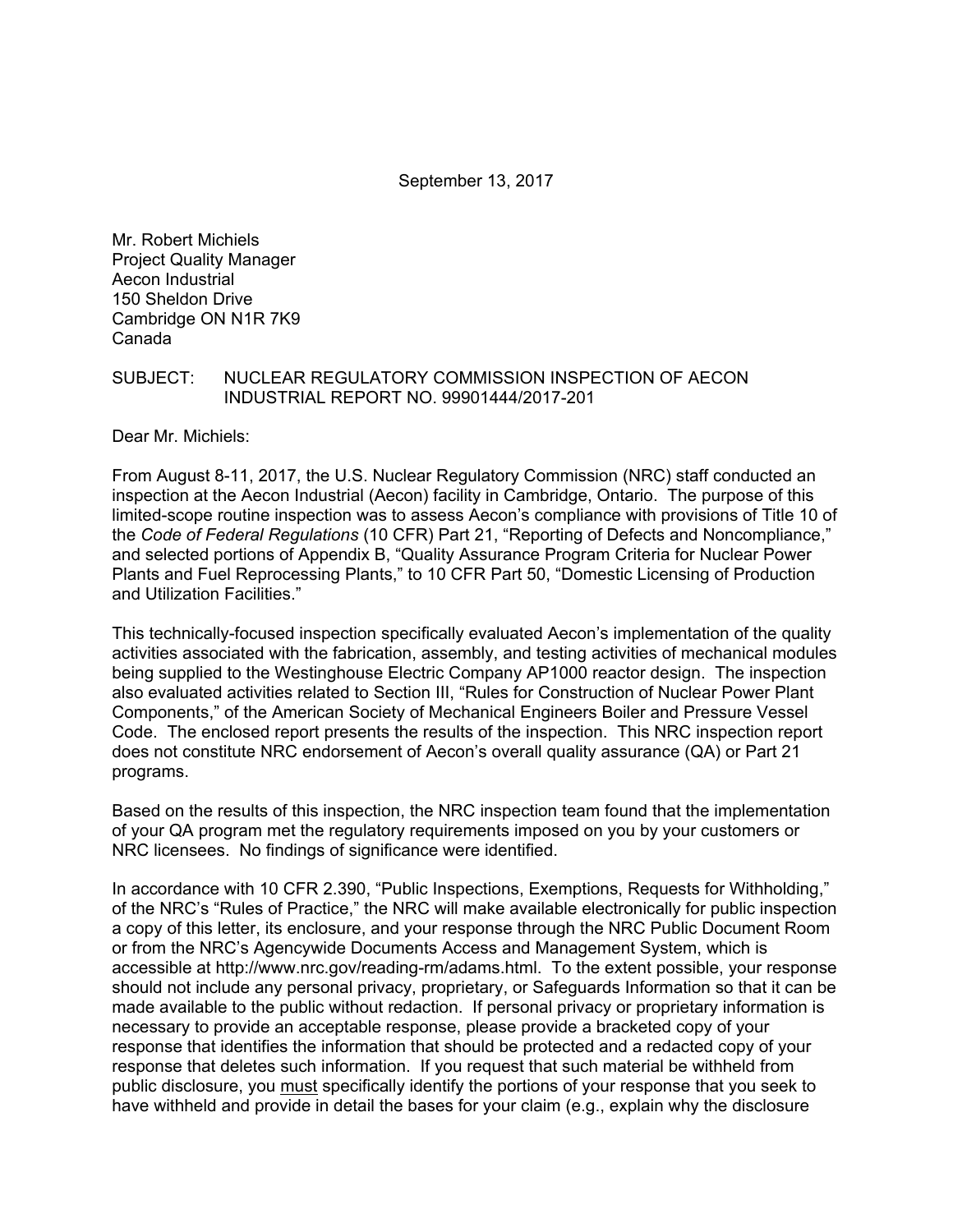of information would create an unwarranted invasion of personal privacy or provide the information required by 10 CFR 2.390(b) to support a request for withholding confidential commercial or financial information). If Safeguards Information is necessary to provide an acceptable response, please provide the level of protection described in 10 CFR 73.21, "Protection of Safeguards Information: Performance Requirements."

Sincerely,

## */RA/*

John P. Burke, Chief Quality Assurance Vendor Inspection Branch-2 Division of Construction Inspection and Operational Programs Office of New Reactors

Docket No.: 99901444

Enclosure: Inspection Report No. 99901444/2017-201 and Attachment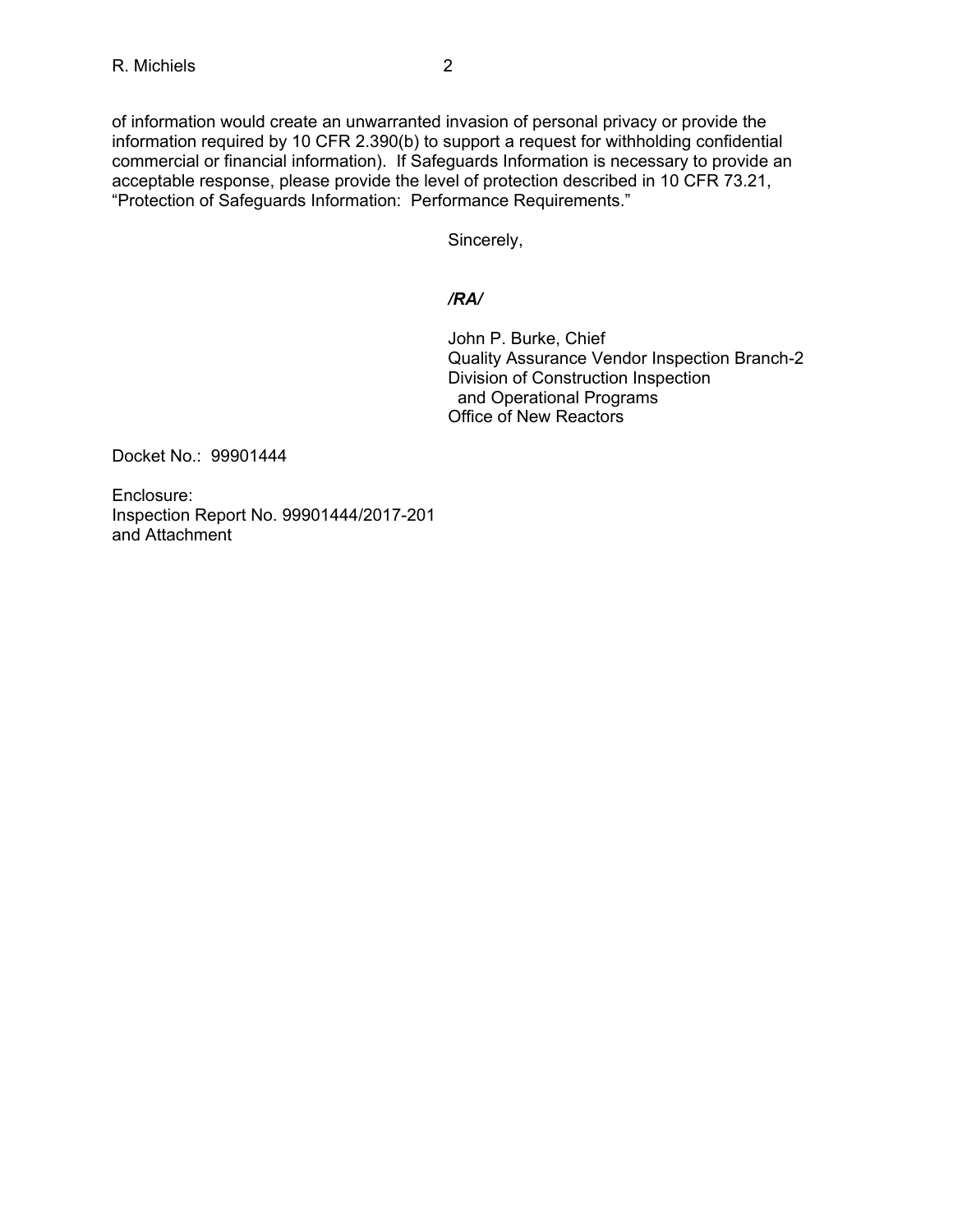## SUBJECT: NUCLEAR REGULATORY COMMISSION INSPECTION OF AECON INDUSTRIAL REPORT NO. 99901444/2017-201

Dated: September 13, 2017

DISTRIBUTION: RMusser KKavanagh TJackson ASakadales NRO\_DCIP\_Distribution ConE Resource rmichiels@aecon.com

| <b>ADAMS Accession No.: ML17254A117</b> | *via e-mail | <b>NRO-002</b> |
|-----------------------------------------|-------------|----------------|
|-----------------------------------------|-------------|----------------|

| <b>OFFICE</b> | NRO/DCIP        | NRO/DCIP      | <b>RII/DCI</b> |  |
|---------------|-----------------|---------------|----------------|--|
| <b>NAME</b>   | <b>RPatel</b>   | AFerguson     | AArtayet*      |  |
| <b>DATE</b>   | 09/11/17        | 09/11/17      | 09/07/17       |  |
| <b>OFFICE</b> | NRO/DCIP        | NRO/DCIP      | NRO/DCIP       |  |
| <b>NAME</b>   | JOrtega-Luciano | <b>SSmith</b> | <b>JBurke</b>  |  |
| <b>DATE</b>   | 09/11/17        | 09/12/17      | 09/13/17       |  |
|               |                 |               |                |  |

**OFFICIAL RECORD COPY**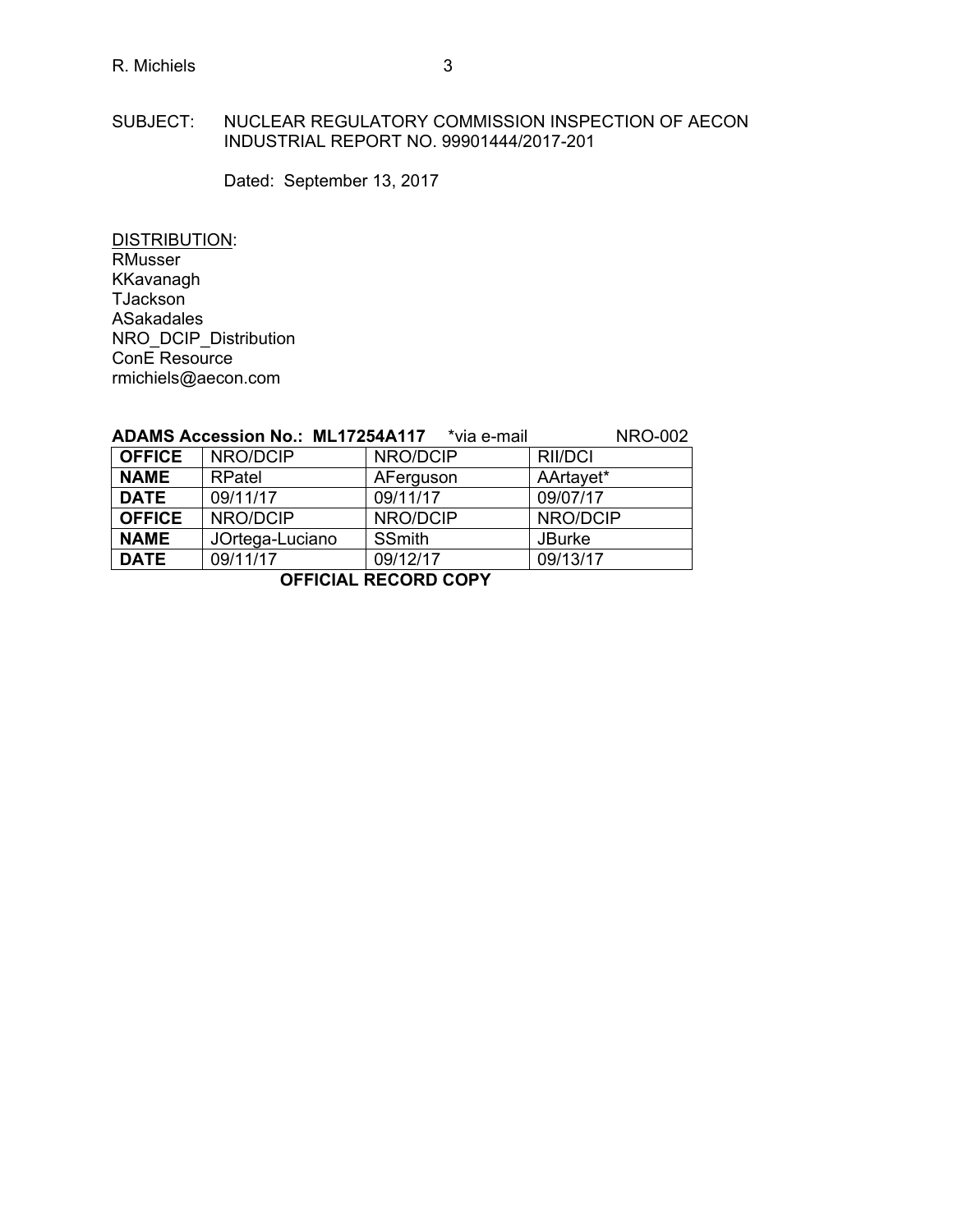## **U.S. NUCLEAR REGULATORY COMMISSION OFFICE OF NEW REACTORS DIVISION OF CONSTRUCTION INSPECTION AND OPERATIONAL PROGRAMS VENDOR INSPECTION REPORT**

| Docket No.:                       | 99901444                                                                                                                                                                                                                                                                                                                                                     |  |  |
|-----------------------------------|--------------------------------------------------------------------------------------------------------------------------------------------------------------------------------------------------------------------------------------------------------------------------------------------------------------------------------------------------------------|--|--|
| Report No.:                       | 99901444/2017-201                                                                                                                                                                                                                                                                                                                                            |  |  |
| Vendor:                           | Aecon Industrial<br>150 Sheldon Drive<br>Cambridge ON N1R 7K9<br>Canada                                                                                                                                                                                                                                                                                      |  |  |
| Vendor Contact:                   | <b>Robert Michiels</b><br><b>Project Quality Manager</b><br>rmichiels@aecon.com<br>(519) 740-7477 x3873                                                                                                                                                                                                                                                      |  |  |
| <b>Nuclear Industry Activity:</b> | Aecon located in Cambridge, Ontario supplies mechanical<br>modules to Vogtle Units 3 and 4. Aecon has a NCA 4000 Quality<br>Assurance Manual approved by the American Society of<br>Mechanical Engineers. Aecon also has an ASME NPT Certificate<br>of Authorization for Class 1, 2, & 3 fabrication without design<br>responsibility and an NS Certificate. |  |  |
| <b>Inspection Dates:</b>          | August 8-11, 2017                                                                                                                                                                                                                                                                                                                                            |  |  |
| Inspectors:                       | Jonathan Ortega NRO/DCIP/QVIB-2 Team Leader<br>Raju Patel NRO/DCIP/QVIB-2<br>Ashley Ferguson NRO/DCIP/QVIB-3<br>Alain Artayet RII/DCI/CIB3                                                                                                                                                                                                                   |  |  |
| Approved by:                      | John P. Burke, Chief<br>Quality Assurance Vendor Inspection Branch-2<br>Division of Construction Inspection<br>and Operational Programs<br>Office of New Reactors                                                                                                                                                                                            |  |  |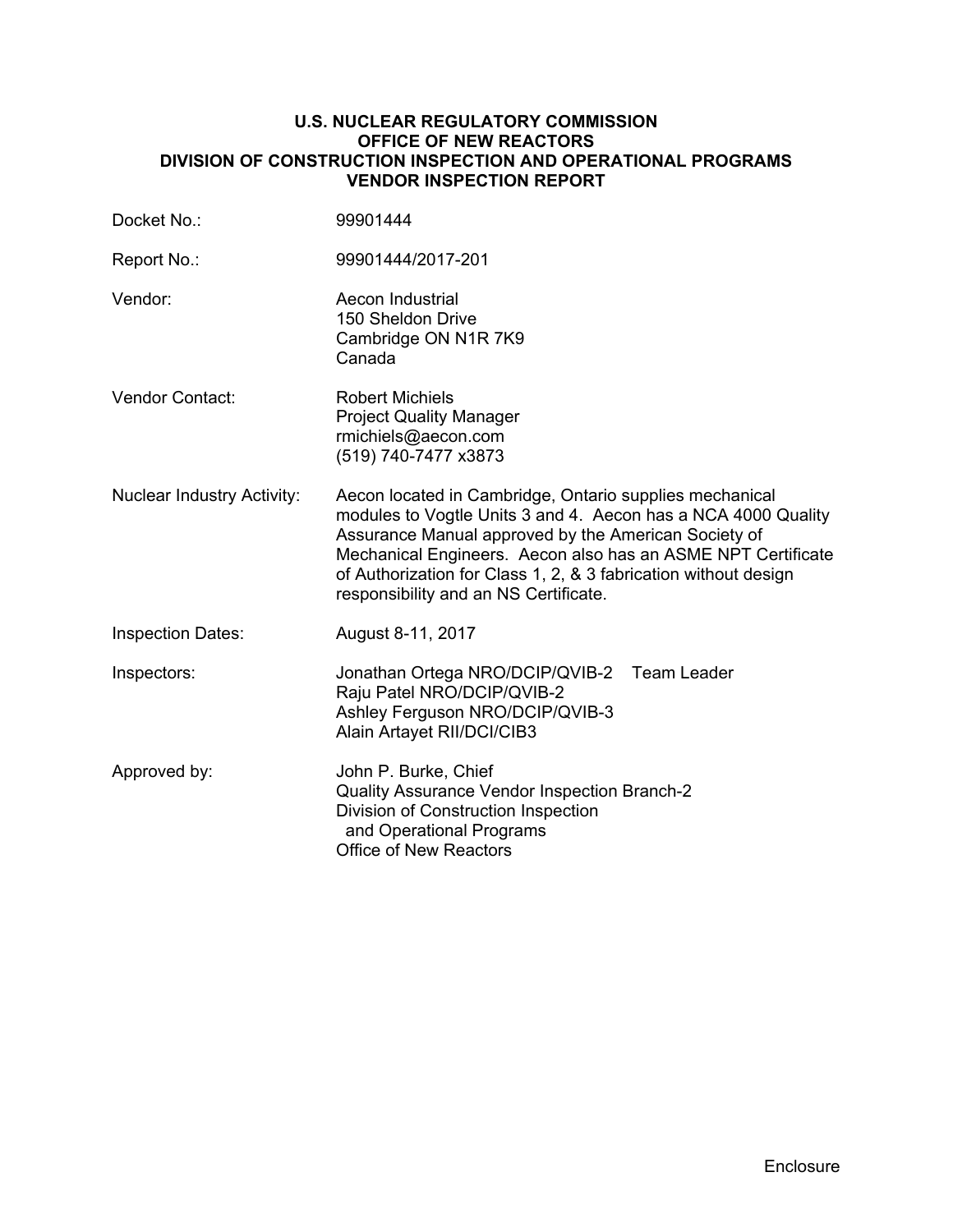## **EXECUTIVE SUMMARY**

### Aecon Industrial 99901444/2017-201

The U.S. Nuclear Regulatory Commission (NRC) staff conducted a vendor inspection at the Aecon Industrial (Aecon) facility in Cambridge, Ontario, to verify that Aecon had implemented an adequate quality assurance (QA) program that complies with the requirements of Appendix B, "Quality Assurance Criteria for Nuclear Power Plants and Fuel Reprocessing Plants," to Title 10 of the *Code of Federal Regulations* (10 CFR) Part 50, "Domestic Licensing of Production and Utilization Facilities." In addition, the NRC inspection also verified that Aecon implemented a program under 10 CFR Part 21, "Reporting of Defects and Noncompliance," that met the NRC's regulatory requirements. The NRC inspection team conducted the inspection from August 8-11, 2017. This was the second NRC inspection at this Aecon facility.

This technically-focused inspection specifically evaluated Aecon's implementation of QA activities related to the fabrication, assembly, and testing of mechanical modules for the AP1000 project associated with the American Society of Mechanical Engineers (ASME) Boiler and Pressure Vessel (B&PV) Code Section III Class 1, 2, and 3 Subsection NCA, "General Requirements for Division I and Division 2," and non-code safety-related fabrication, assembly, and testing. Also during the inspection, the NRC inspection team evaluated WECTEC's (a subsidiary of Westinghouse Electric Company) corrective actions taken to address piping spool welds that did not meet the ASME B&PV Code that were identified during the July 2016 NRC inspection. Additionally, the NRC inspection team reviewed Aecon's disposition of nonconformance report No. A00002-000-0259, associated with the piping spools, which addressed the design requirements. Results of the July 2016 inspection are documented in inspection report 99901444/2016-201 (ADAMS Accession No. **ML16228A086**). The NRC inspection team noted that WECTEC had taken adequate actions to perform weld repairs and 100 percent inspection by its Source Inspectors on all of the piping spool welds manufactured by the Chicago Bridge and Iron facility at Laurens, South Carolina. The NRC inspection team determined WECTEC's corrective actions adequately addressed the issue identified during the July 2016 NRC inspection.

Specific activities observed by the NRC inspection team included:

- Set-up and performance of receipt inspection of WECTEC supplied pipe spool assembly SV4-RCS-PLW-011F-1A serial No. PL7;
- Set-up and performance of visual testing of weld No. W46 on Module Q305, "Piping Assembly Series I Y05," for Vogtle Unit 4;
- Set-up and performance of solvent removable liquid penetrant examination on 3/16-inch fillet weld for support pad weld No. W46 on Module Q305 for Vogtle Unit 4;
- Set-up and performance of gas tungsten arc welding (GTAW) of weld No. W0-1 performed on Module Q305, for Vogtle Unit 4;
- Set-up and performance of magnetic particle examination on 1/4-inch fillet welds for support weld Nos. W50 and W51 on Module Q305 for Vogtle Unit 4;
- Set-up and performance of flux cored arc welding (FCAW) process of weld Nos. W0036 and W0031, on Ring Girder XRG Bumper to Ring Weld for Vogtle Unit 4
- Set-up and performance of FCAW of weld Nos. W7242 and W7243 on A-Frame Weldment module for Vogtle Unit 4; and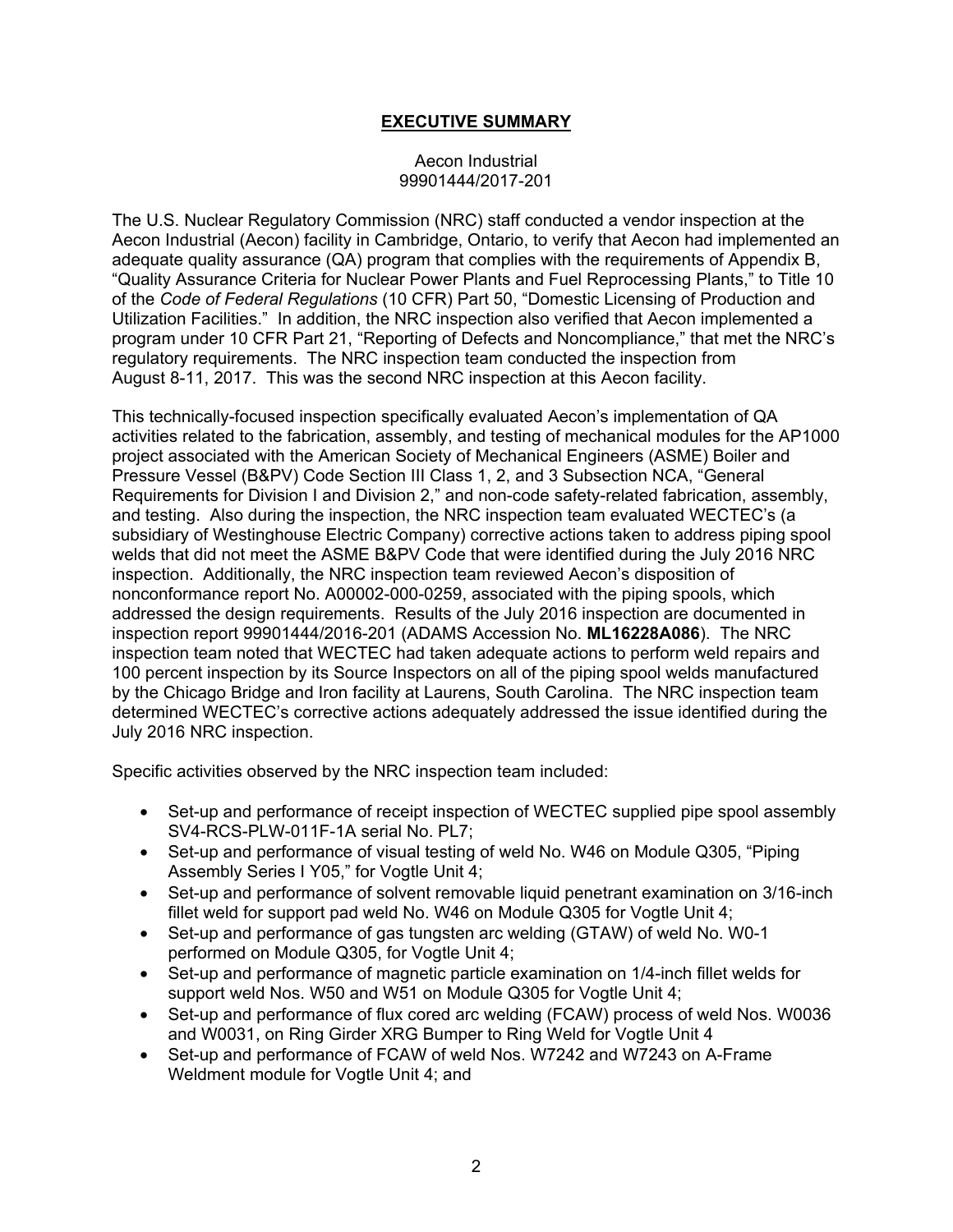• Set-up and performance of surface preparation and coating of frame/support weld areas on module KB-36 for Vogtle Unit 3 in accordance with work instructions for assessment of dust residue, ambient air, soluble salts, and surface profile witnessed by quality control (QC) using calibrated measuring instruments.

In addition to observing these activities, the NRC inspection team verified that measuring and test equipment (M&TE) was properly identified, marked, calibrated, and used within its calibrated range.

These regulations served as the bases for the NRC inspection:

- Appendix B to 10 CFR Part 50
- 10 CFR Part 21

During the course of this inspection, the NRC inspection team implemented the following Inspection Procedures (IP):

- IP 36100, "Inspection of 10 CFR Part 21 and Programs for Reporting Defects and Noncompliance"
- IP 43002, "Routine Vendor Inspections"
- IP 43004, "Inspection of Commercial-Grade Dedication Programs"

### Inspection Areas

The NRC inspection team determined that Aecon is implementing its programs for design control, commercial-grade dedication, supplier oversight, manufacturing control, inspection, control of special processes, control M&TE, nonconforming material parts, and components, and corrective action in accordance with the applicable regulatory requirements of Appendix B to 10 CFR Part 50. In addition, Aecon is implementing its 10 CFR Part 21 program in accordance with the regulatory requirements. Based on the limited sample of documents reviewed and activities observed, the NRC inspection team also determined that Aecon is implementing its policies and procedures associated with these programs and no findings of significance were identified.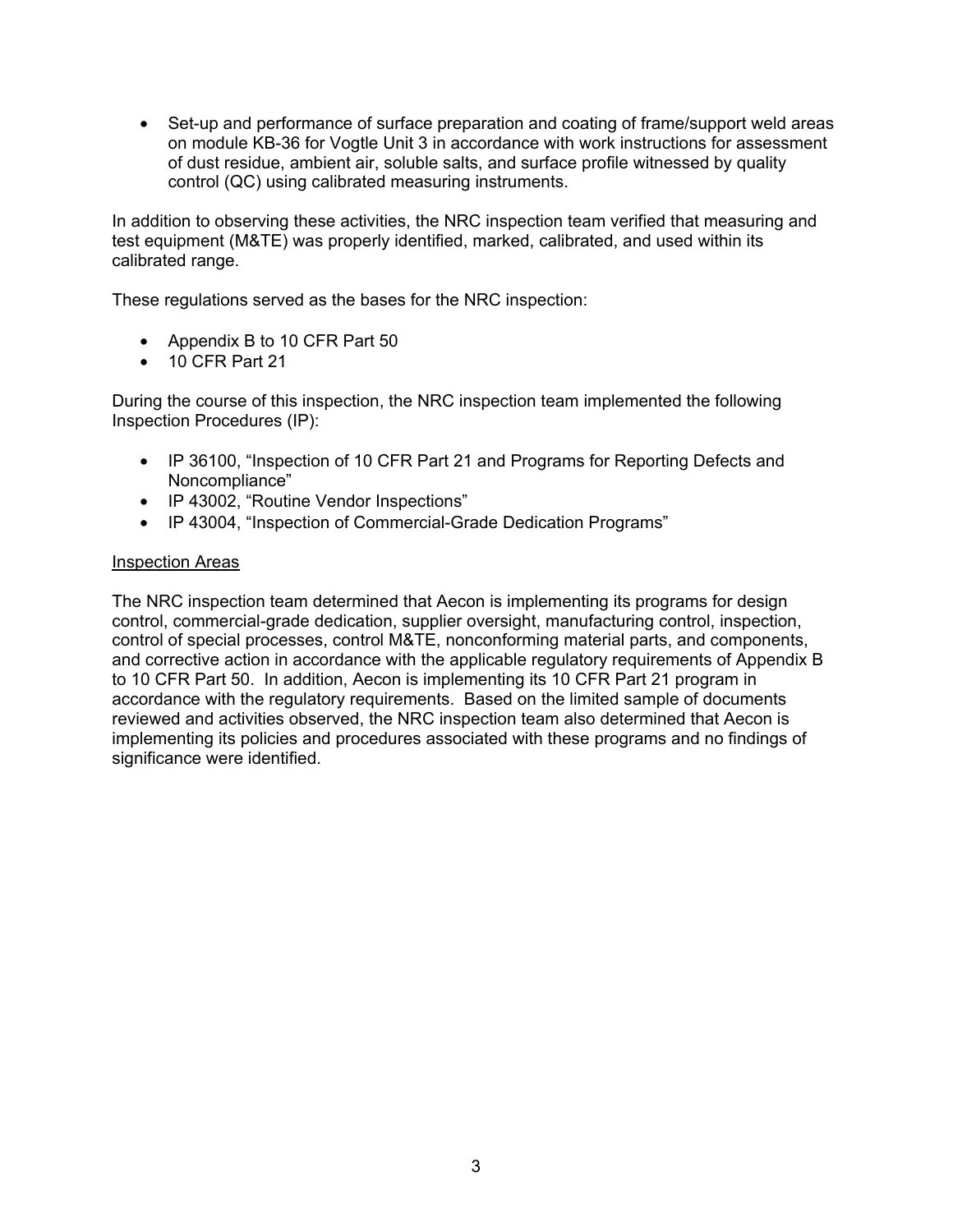## **REPORT DETAILS**

## 1. 10 CFR Part 21 Program

### a. Inspection Scope

The NRC inspection team reviewed Aecon's policies and implementing procedures that govern Aecon's Title 10 of the *Code of Federal Regulations* (10 CFR) Part 21, "Reporting of Defects and Noncompliance," program to verify compliance with the regulatory requirements. In addition, the NRC inspection team evaluated the 10 CFR Part 21 postings and a sample of Aecon's purchase orders (PO) for compliance with the requirements of 10 CFR 21.21, "Notification of Failure to Comply or Existence of a Defect and its Evaluation," and 10 CFR 21.31, "Procurement Documents."

In addition the NRC inspection team evaluated a sample of nonconformance reports that resulted in a Part 21 evaluation under Aecon's Part 21 program. The NRC inspection team evaluated and determined that the conclusion of those evaluations were adequate. The NRC inspection team also verified that Aecon's nonconformance and corrective action procedures provide a link to the 10 CFR Part 21 program. The attachment to this inspection report lists the documents reviewed by the NRC inspection team.

### b. Observations and Findings

No findings of significance were identified.

## c. Conclusion

The NRC inspection team concluded that Aecon is implementing its 10 CFR Part 21 program in accordance with the regulatory requirements of 10 CFR Part 21. Based on the limited sample of documents reviewed, the NRC inspection team also determined that Aecon is implementing its policies and procedures associated with the 10 CFR Part 21 program. No findings of significance were identified.

### 2. Design Control

### a. Inspection Scope

The NRC inspection team reviewed Aecon's policies and implementing procedures that govern the design control program to verify compliance with the regulatory requirements of Criterion III, "Design Control," of Appendix B, "Quality Assurance Program Criteria for Nuclear Power Plants and Fuel Reprocessing Plants," to 10 CFR Part 50, "Domestic Licensing of Production and Utilization Facilities," and the requirements of Section III, "Rules for Construction of Nuclear Facility Components," of the ASME B&PV Code.

Although Aecon does not have responsibility for any design activities, the NRC inspection team reviewed Aecon's processes for reviewing WECTEC procurement requirements and translating the requirements into fabrication drawings and work travelers, including translation of technical and quality requirements into procedures and process controls. The NRC inspection team examined Aecon's quality control procedures and associated forms that control design changes, as well as a sample of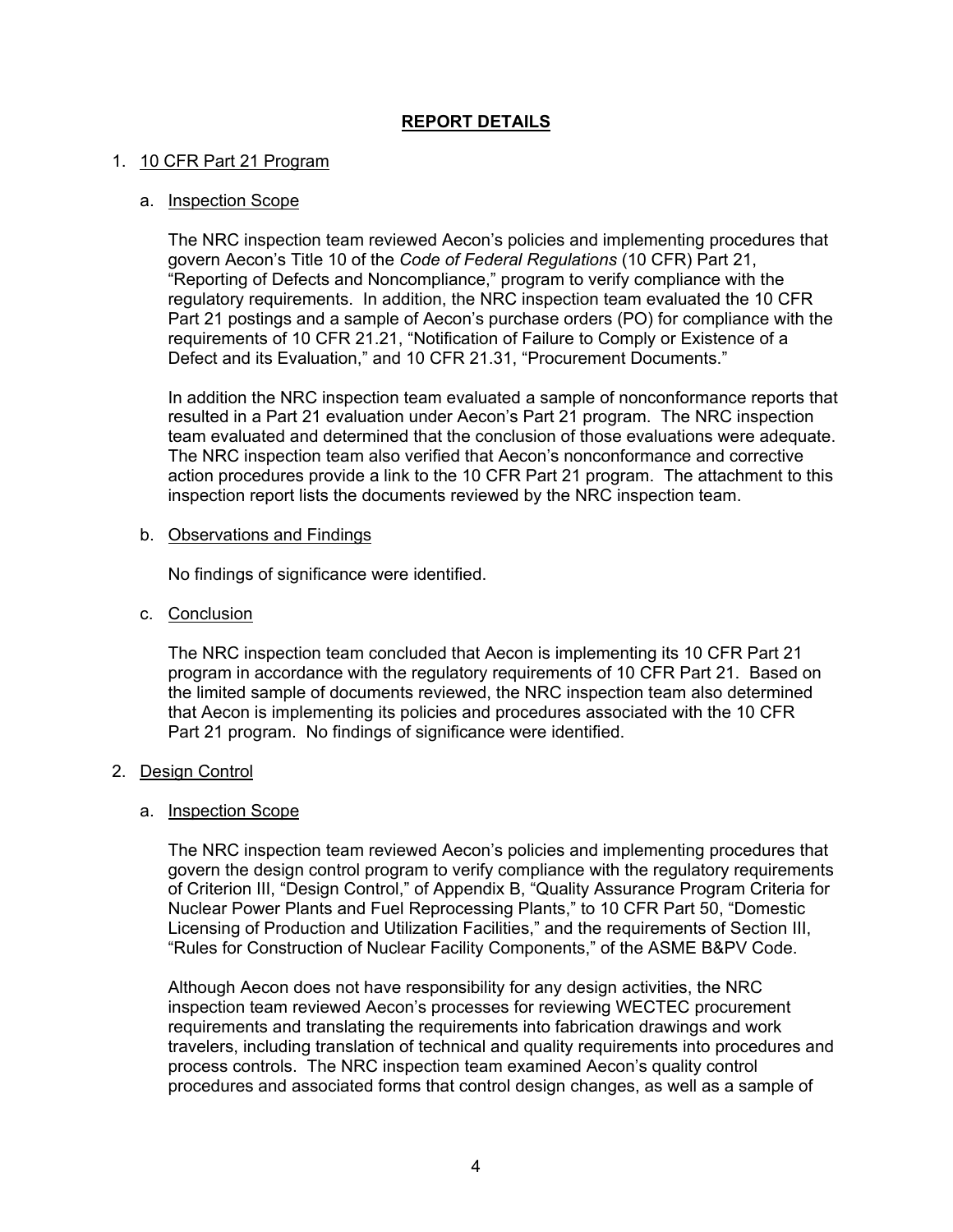engineering drawings and inspection plans related to Westinghouse Electric Company (WEC) AP1000 Q601 module.

The NRC inspection team reviewed Aecon's procedures for its process to control design changes and examples of their implementation, as well as a sample of engineering drawings, contract changes, and the associated WEC POs. Additionally the NRC inspection team reviewed a sample of WECs Engineering and Design Consolidation Reports (E&DCRs) and the implementation of E&DCRs into engineering, as-built drawings and document technical lists for both Q601 and Q305 mechanical modules that were being fabricated to ASME B&PV Code Section III, Subsections NB, NC, and ND requirements for the Vogtle Units 3 and 4 AP1000 units. Lastly, the NRC inspection team reviewed the shop travelers and design specifications to ensure that the mechanical modules were designed and constructed in accordance with the ASME B&PV Code requirements.

The NRC inspection team discussed the design control program with Aecon's management and technical staff. The attachment to this inspection report lists the documents reviewed by the NRC inspection team.

### b. Observations and Findings

No findings of significance were identified.

## c. Conclusion

The NRC inspection team concluded that Aecon is implementing its design control program in accordance with the regulatory requirements of Criterion III of Appendix B to 10 CFR Part 50. Based on the limited sample of documents reviewed, the NRC inspection team also determined that Aecon is implementing its policies and procedures associated with the design control program. No findings of significance were identified.

### 3. Manufacturing Control and Control of Special Processes

### a. Inspection Scope

The NRC inspection team reviewed Aecon's policies and implementing procedures that govern the implementation for the control of manufacturing and special processes programs to verify compliance with Criterion VIII, "Identification and Control of Materials, Parts and Components," and Criterion IX, "Control of Special Processes," of Appendix B to 10 CFR Part 50.

The NRC inspection team reviewed Aecon's Welding Procedure Specifications (WPSs) with supporting Procedure Qualification Records (PQRs) and welder performance qualification records to determine whether applicable essential, nonessential, and supplementary essential (fracture toughness) variables for each welding process were in accordance with the requirements of the 1998 Edition including 2000 Addenda of ASME B&PV Code Section IX, "Welding and Brazing Qualifications".

The NRC inspection team witnessed several welding activities being performed on mechanical modules for Vogtle Unit 4 that included: (1) set-up and performance of GTAW of weld No. W0-1 on module Q305; (2) set-up and performance of FCAW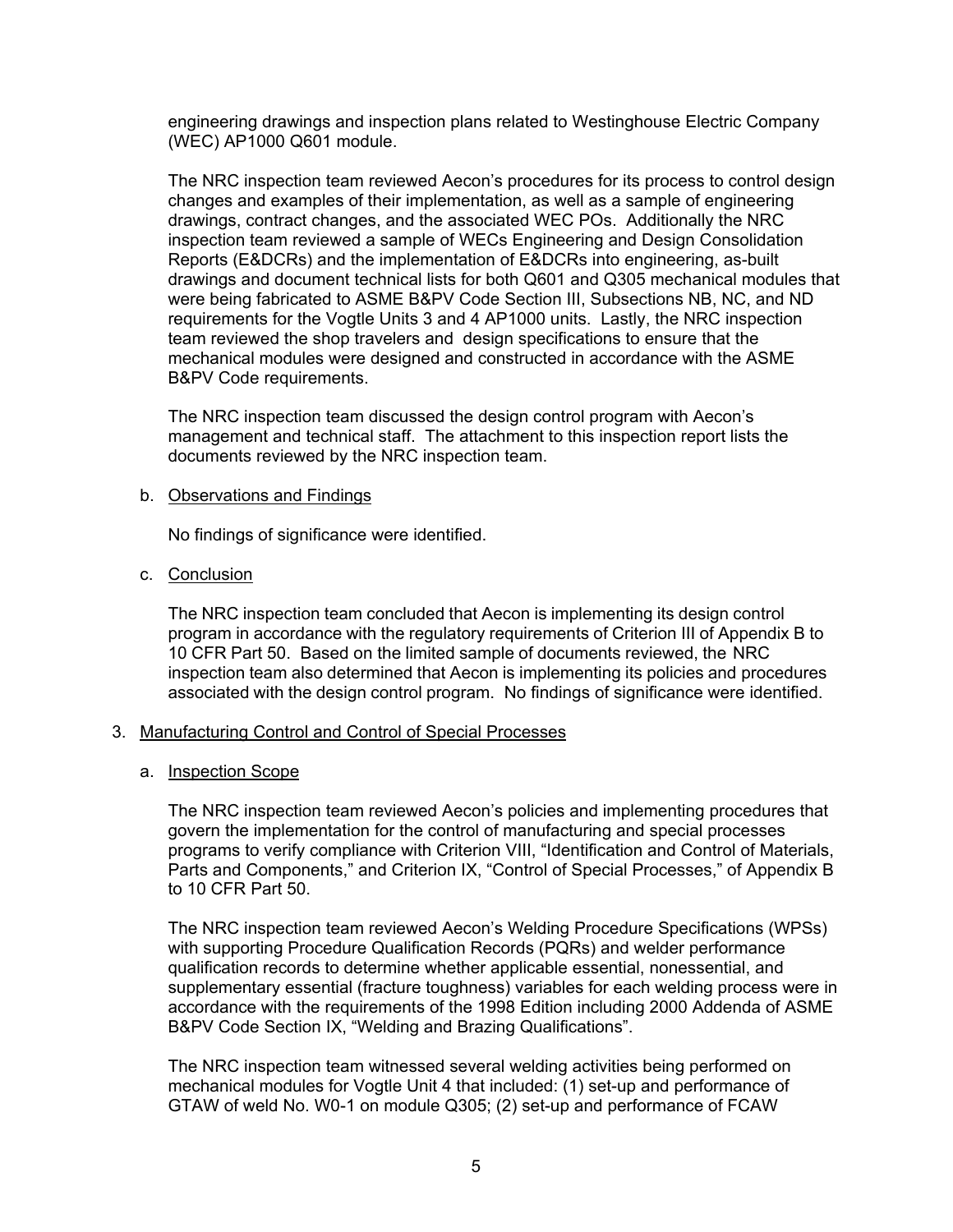process on weld Nos. W0036 and W0031 on Ring Girder XRG Bumper to Ring Weld; (3) set-up and performance of FCAW of weld No. W7242, and W7243 on A-Frame Weldment module; and (4) set-up and performance of GTAW of weld No. W0-1 on Module Q305. The NRC inspection team verified that the WPS used for these submodules were qualified in accordance with the requirements of ASME Section III, Section IX and the applicable Aecon procedures. The NRC inspection team also reviewed an additional sample of WPSs and PQRs to verify that the documents were in accordance with the requirements of ASME Section IX, and the applicable Aecon's procedures.

The NRC inspection team performed a walk-down of the Aecon weld filler wire control storage area to verify that the weld filler metal was adequately controlled at all times until its consumption, and reviewed records associated with the storage, issuance, and return of weld filler wires. The weld filler metal was kept in locked containers and the environmental condition of the storage facility controlled and monitored daily using calibrated instrument in accordance with the requirements of ASME Section IX.

The NRC inspection team reviewed Aecon and their subcontractor's nondestructive examination (NDE) procedures and personnel qualifications (including annual vision tests) to determine whether examination methods and practices were in accordance with the applicable requirements of Articles and Appendices for the 1998 Edition including 2000 addenda of ASME B&PV Code Section V, "Nondestructive Examination".

During visual test (VT), magnetic particle (MP) and liquid penetrant (LP) examination, the NRC inspection team witnessed and verified that the Level II performed the examinations in accordance with procedures and appropriate acceptance criteria using calibrated instruments. The NRC inspection team also reviewed qualification records for a sample of three Level II NDE inspectors and Aecon's third-party Level III inspector to confirm that they were qualified in accordance with the requirements in ASNT SNT-TC-1A. The NRC inspection team verified that vision tests were performed yearly and Level II and Level III inspectors are recertified as required by the ASME Code and ASNT SNT-TC-1A. The NRC inspection team reviewed certified material test reports for the penetrant, developer, and cleaner to verify that they belong to same family and that their halogen contents were below one percent by weight in accordance with the requirements of ASME Section V.

The NRC inspection team discussed the control of manufacturing and special processes programs with Aecon's management, technical staff, and shop floor craft supervision and labor force. The attachment to this inspection report lists the documents reviewed by the NRC inspection team.

#### b. Observations and Findings

No findings of significance were identified.

### c. Conclusions

The NRC inspection team concluded that Aecon is implementing its manufacturing control and control of special processes programs in accordance with the regulatory requirements of Criterion VIII and IX, of Appendix B to 10 CFR Part 50. Based on the limited sample of documents reviewed and operations observed, the NRC inspection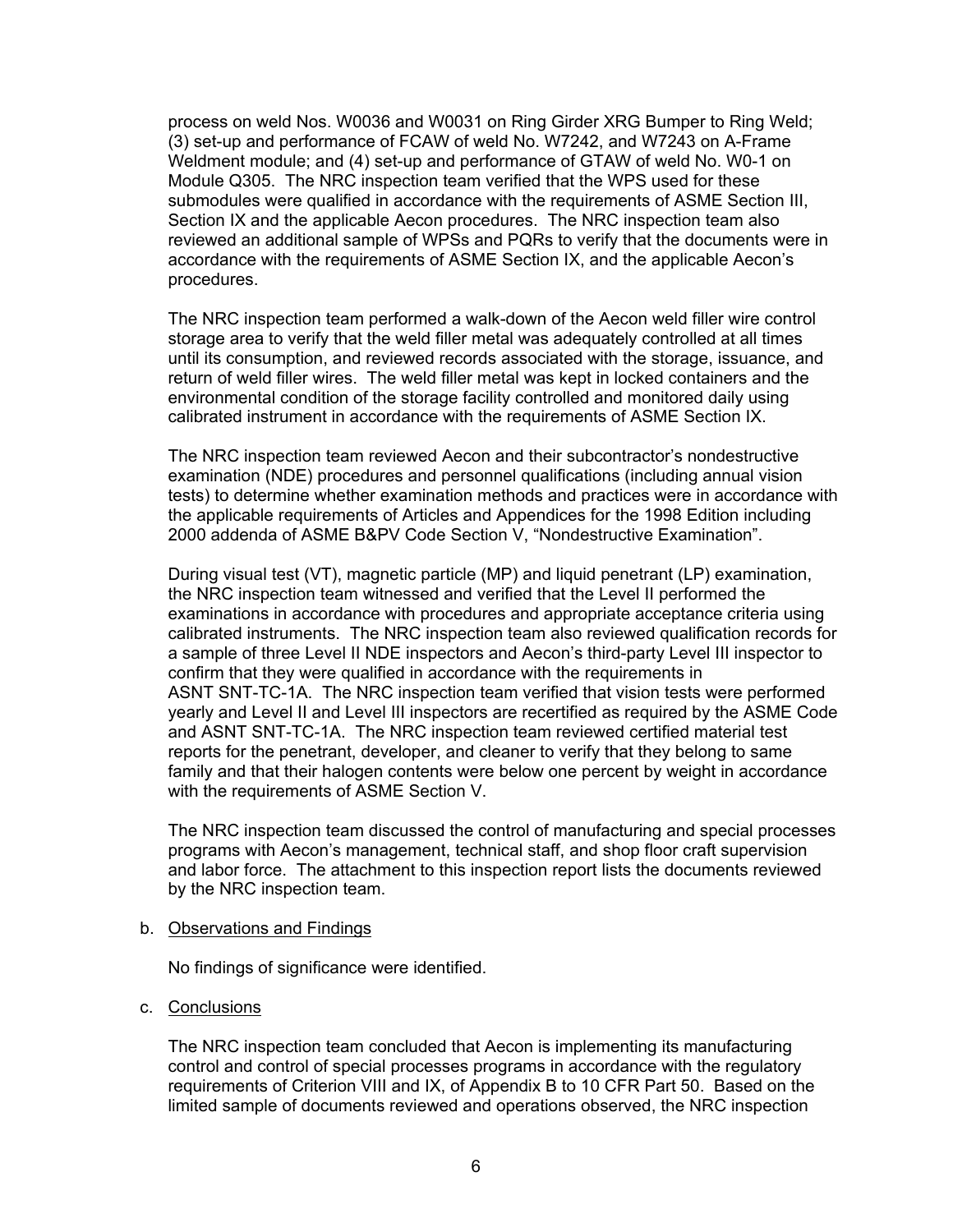team also determined that Aecon is effectively implementing its policies and procedures associated with the manufacturing control and control of special processes programs. No findings of significance were identified.

### 4. Inspection

#### a. Inspection Scope

The NRC inspection team reviewed Aecon's policies and implementing procedures that govern the inspection program to verify compliance with the regulatory requirements of Criterion X, "Inspection," of Appendix B to 10 CFR Part 50.

The NRC inspection team verified that Aecon's procedures for inspection activities provided measures for the generation of inspection documents, such as shop travelers, instructions, or other appropriate means. For a sample of shop travelers and as-built drawings, the NRC inspection team verified that these documents included the appropriate information as required by Aecon's procedures such as the heat numbers, welding material, welding procedures, inspection date, results of examination, and the initials/signature of the QC inspector. The NRC inspection team also verified that mandatory hold points were indicated and that work did not proceed without appropriate approval.

The NRC inspection team observed Aecon's QC inspector perform receipt inspection of two pipe spool assembly SV4-RCS-PLW-011F-1A serial No. PL7, received from WECTEC and reviewed the receipt inspection report. The receipt inspection report documented the inspection attributes to be verified, procedure and revision used and the acceptance results. The final report was approved by the QC supervisor and the Authorized Nuclear Inspector who witnessed the inspection.

The NRC inspection team verified that inspections are performed by persons other than those who performed or directly supervise the work being inspected and that the documents included appropriate information as required by Aecon's procedures such as inspection date, observations, results of examinations and tests, and the appropriate signature and/or initials of the QC inspector. The NRC inspection team verified that: (1) the inspections were performed by qualified personnel in accordance with approved policies and procedures and (2) specific part numbers and heat numbers were traceable to the raw material purchased or supplied from the suppliers and maintained throughout the production process.

The NRC inspection team discussed the inspection program with Aecon's management and technical staff. The attachment to this inspection report lists the documents reviewed by the NRC inspection team.

### b. Observations and Findings

No findings of significance were identified.

c. Conclusion

The NRC inspection team concluded that Aecon is implementing its inspection program in accordance with the regulatory requirements of Criterion X of Appendix B to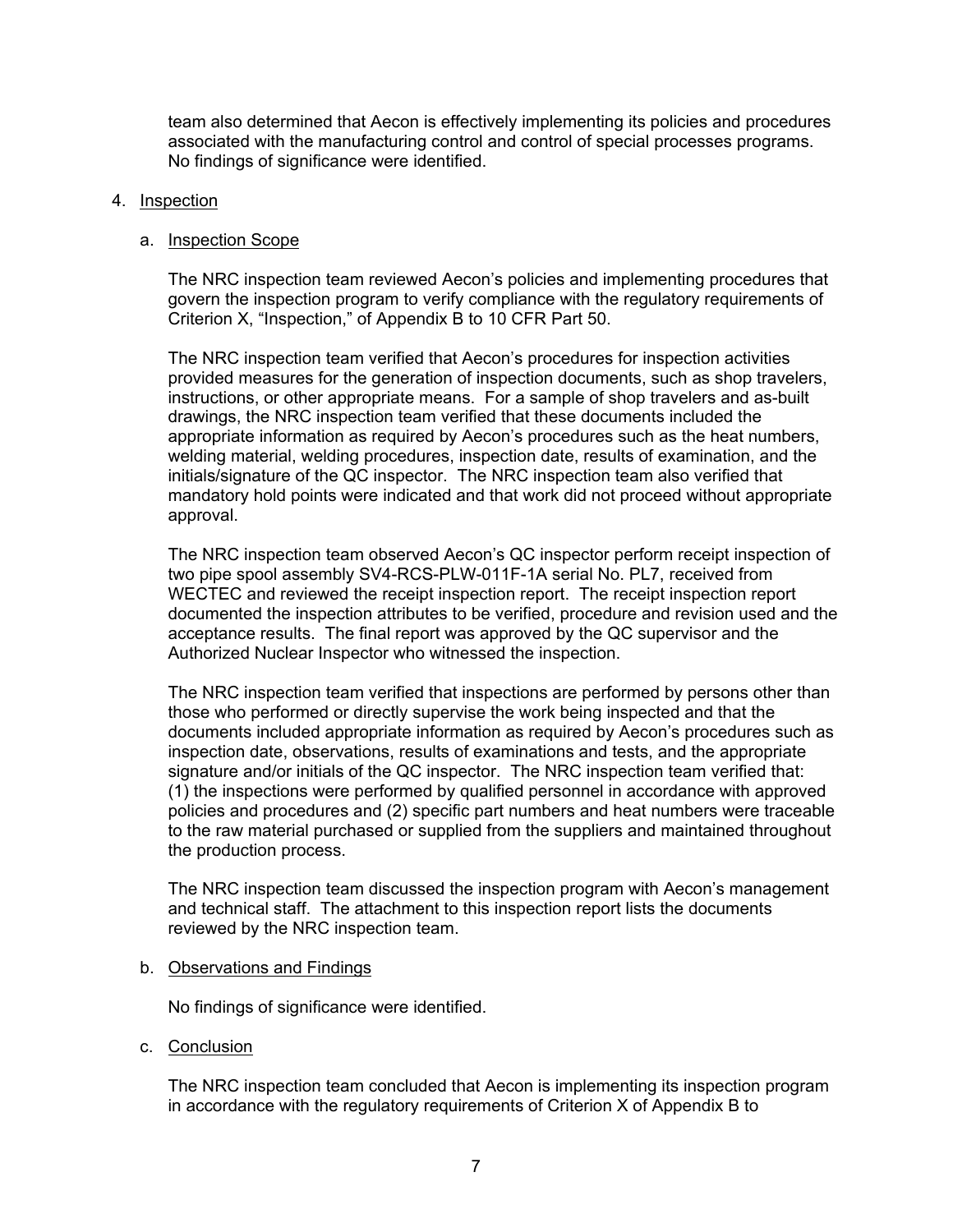10 CFR Part 50. Based on the limited sample of documents reviewed and operations observed, the NRC inspection team also determined that Aecon is implementing its policies and procedures associated with the inspection program. No findings of significance were identified.

### 5. Control of Measuring and Test Equipment

### a. Inspection Scope

The NRC inspection team reviewed Aecon' policies and implementing procedures that govern the M&TE program to verify compliance with the requirements of Criterion XII, "Control of Measuring and Test Equipment," of Appendix B to 10 CFR Part 50.

The NRC inspection team selected a sample of M&TE, and determined that they had the appropriate calibration stickers with the respective calibration service and current calibration dates including the calibration due date. The NRC inspection team also verified that the M&TE had been calibrated, adjusted, and maintained at prescribed intervals. In addition, the calibration records reviewed by the NRC inspection team indicated the "as-found," "as-left" conditions, accuracy required, calibration results, calibration dates, owner of the calibration services, standard(s) used, and the due date for recalibration. The NRC inspection team verified that the selected M&TE was calibrated using standards traceable to known industry standards including those outsourced for calibration and used within acceptable tolerance range of application. All M&TE equipment was traceable with a unique identification (ID) number. The ID number is traceable and retrievable to an M&TE log, which contains all of the information regarding the calibration history of the item.

The NRC inspection team also verified Aecon's process of handling out-of-tolerance M&TE received from a calibration supplier or when identified during the re-calibration process. The NRC inspection team verified that Aecon initiated nonconformance reports (NCRs) for M&TE found out-of-tolerance to track all the items previously inspected and accepted using the same M&TE to evaluate the validity of acceptance of the items, and if necessary conduct an extent of condition review for potential deficiency on items shipped.

The NRC inspection team performed a walk-down of Aecon's facility to ensure that M&TE located in the M&TE storage area, the M&TE hold area, and the fabrication shop were labeled, handled, and stored in a manner that indicated the calibration status of the instrument and ensured its traceability to calibration test data.

The NRC inspection team discussed the M&TE program with Aecon's management and technical staff. The attachment to this inspection report lists the documents reviewed by the NRC inspection team.

### b. Observations and Findings

No findings of significance were identified.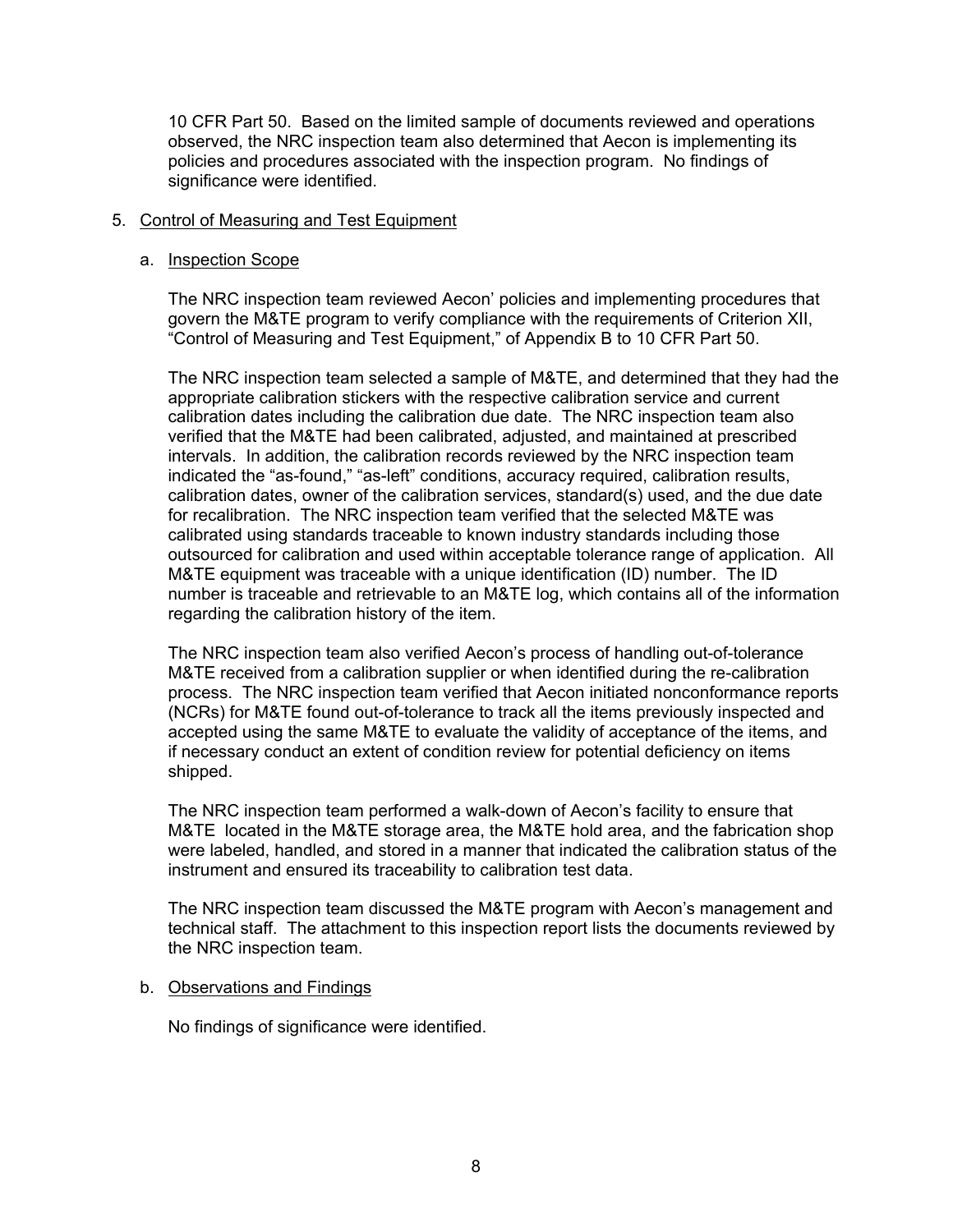## c. Conclusion

The NRC inspection team concluded that Aecon is implementing its M&TE program in accordance with the regulatory requirements of Criterion XII of Appendix B to 10 CFR Part 50. Based on the limited sample of documents reviewed and operations observed, the NRC inspection team also determined that Aecon is implementing its policies and procedures associated with the M&TE program. No findings of significance were identified.

## 6. Commercial-Grade Dedication and Supplier Oversight

## a. Inspection Scope

The NRC inspection team reviewed Aecon's policies and implementing procedures that govern the implementation of its commercial-grade dedication and supplier oversight programs to verify compliance with the requirements of Criterion III, "Design Control," Criterion IV, "Procurement Document Control," and Criterion VII, "Control of Purchased Material, Equipment, and Services," of Appendix B to 10 CFR Part 50.

The NRC inspection team reviewed a sample of commercial-grade dedication plans, checklists, reports, associated POs, and commercial-grade surveys of several commercial vendors on Aecon's Approved Supplier's List. The NRC inspection team evaluated a sample of technical evaluations and concluded that the technical evaluations in the dedication plans appropriately identify the critical characteristics and technical attributes necessary to provide reasonable assurance that the item or services would perform their intended safety function. Also, the NRC inspection team verified a sample of Certified Material Test Reports, Certificates of Conformance, and receipt inspection records to verify that these documents contained the appropriate technical and quality requirements.

The NRC inspection team verified that the POs included, as appropriate: the scope of work, right of access to facilities, and extension of contractual requirements to subcontractors. In addition, the NRC inspection team confirmed that the reviewed safety related POs invoked the requirements of Appendix B to 10 CFR Part 50 and 10 CFR Part 21.

The NRC inspection team reviewed a sample of commercial-grade surveys to verify the implementation of Aecon's supplier oversight program. The NRC inspection team verified that Aecon had prepared and approved commercial-grade dedication plans that identify the scope, critical characteristics to be verified and applicable checklist criteria before the initiation of the survey activity. The NRC inspection team confirmed that the survey reports contained objective evidence of the review of the relevant critical characteristics being verified. For commercial-grade surveys that resulted in findings, the NRC inspection team verified that the supplier had established a plan for corrective action and that Aecon had reviewed and approved the corrective action and verified its satisfactory completion and proper documentation.

The NRC inspection team reviewed Aecon's measures established for the use of accreditation in lieu of commercial-grade surveys for procurement of calibration and testing services. Aecon's QA manual allows for the utilization of the International Laboratory Accreditation Cooperation (ILAC) accreditation process in lieu of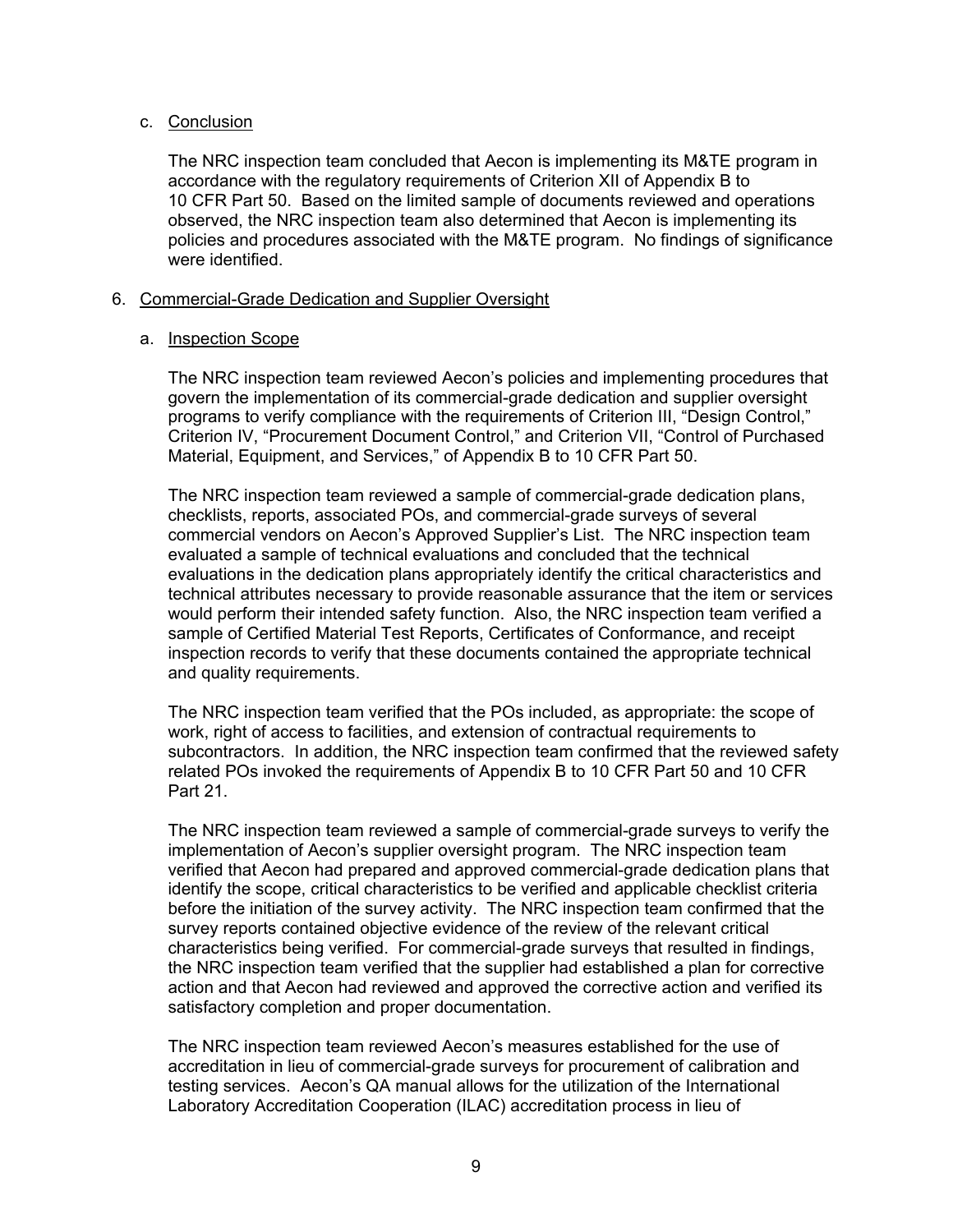commercial-grade surveys for calibration services as approved by the NRC in the Arizona Public Service Company QA program safety evaluation (ADAMS Accession Number **ML052710224**). The NRC inspection team observed that Aecon is also utilizing ILAC accreditation for testing services; however the provisions for this methodology had not been incorporated into Aecon's QA manual. Aecon initiated Nuclear Corrective/Preventative Action Report (NCPAR) 2017-0109 to revise its QA manual to include the appropriate provisions, as required by Nuclear Energy Institute (NEI) technical report NEI 14-05, "Guidance for the Use of Accreditation In Lieu of Commercial-Grade Surveys for Procurement of Laboratory Calibration and Test Services," for the utilization of ILAC accreditation for calibration and testing services in lieu of performing a commercial-grade survey.

The NRC inspection team reviewed a sample of safety-related supplier quality audits performed since the last NRC inspection (July 2016). The NRC inspection team verified that: (1) the supplier quality audits were performed at the required frequency; (2) the audits were performed using approved checklists and procedures; (3) and that the audit report contained objective evidence of the review of the relevant QA criteria of Appendix B to 10 CFR Part 50. Additionally, the NRC inspection team reviewed a sample of supplier annual assessments to verify Aecon's measures for ensuring that its suppliers are continuing to meet the quality requirements imposed. The NRC inspection team verified that Aecon took appropriate corrective actions for suppliers whose assessment showed degraded performance.

The NRC inspection team also reviewed a sample of training and qualification records of lead auditors and QC inspection personnel and confirmed that auditing and inspection personnel had completed the required training and maintained qualification and certification in accordance with Aecon's policies and procedures.

The NRC inspection team also discussed the commercial-grade dedication and supplier oversight programs with Aecon's management and technical staff. The attachment to this inspection report lists the documents reviewed by the NRC inspection team.

### b. Observations and Findings

No findings of significance were identified.

### c. Conclusion

The NRC inspection team concluded that Aecon is implementing its commercial-grade dedication and supplier oversight programs in accordance with the regulatory requirements of Criterion III, Criterion IV, and Criterion VII of Appendix B to 10 CFR Part 50. Based on the limited sample of documents reviewed, the NRC inspection team also determined that Aecon is implementing its policies and procedures associated with the commercial-grade dedication and supplier oversight programs. No findings of significance were identified.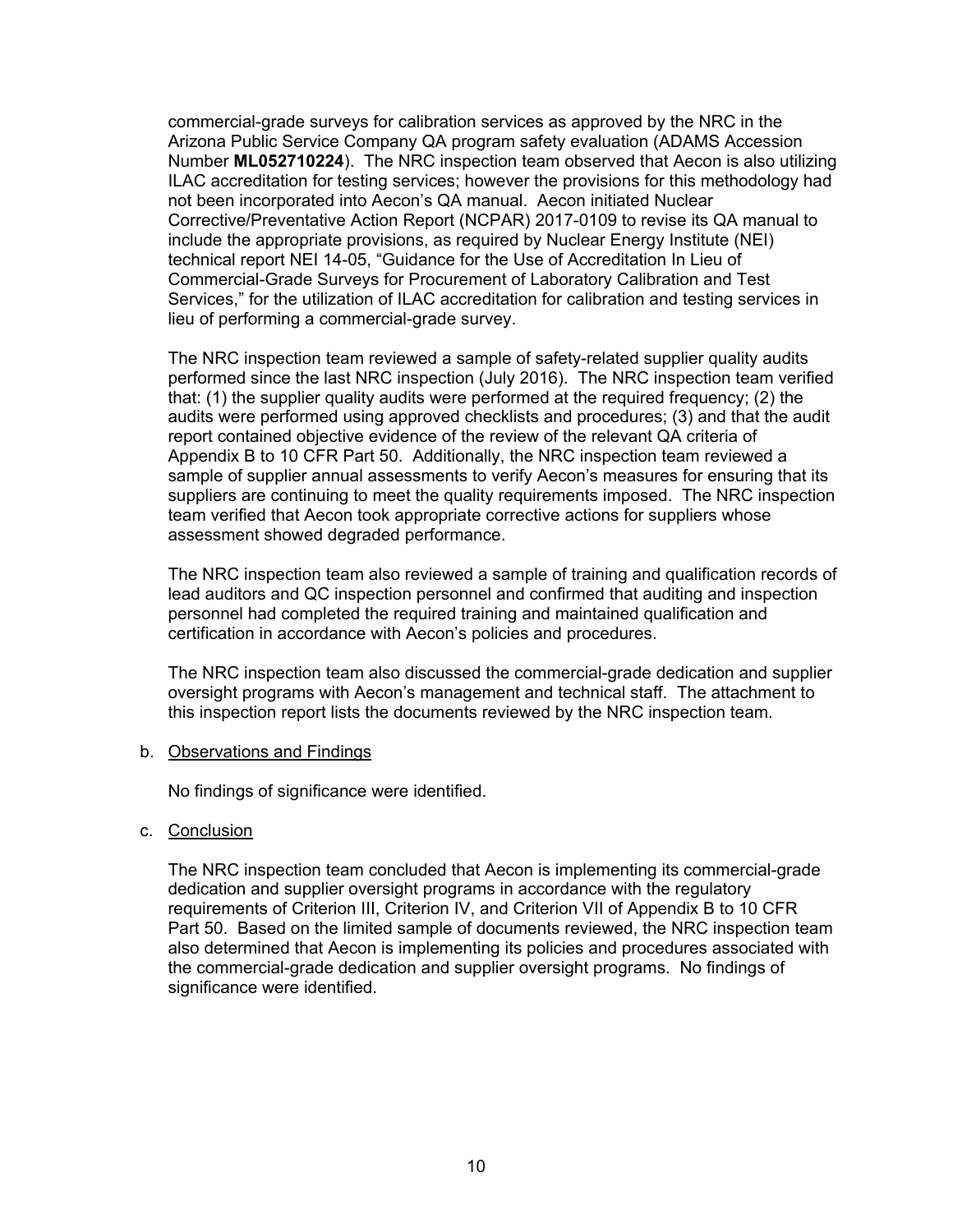## 7. Nonconforming Materials, Parts, or Components and Corrective Action

### a. Inspection Scope

The NRC inspection team reviewed Aecon's policies and implementing procedures that govern the control of nonconformance and corrective action programs to verify compliance with the requirements of Criterion XV, "Nonconforming Materials, Parts, or Components," and Criterion XVI, "Corrective Action," of Appendix B to 10 CFR Part 50.

The NRC inspection team performed a walk-down of Aecon's fabrication and receiving storage areas to verify that nonconforming items were properly identified, marked, and segregated, when practical, to ensure that they were not reintroduced into the production processes. Additionally the NRC inspection team reviewed a sample of NCRs and NCPARs generated since the last NRC inspection to verify that: (1) nonconforming items were dispositioned in accordance with procedures; (2) technical justification were documented as appropriate for dispositions; and (3) nonconforming items were evaluated for 10 CFR Part 21 applicability, as appropriate. For NCRs dispositioned as repair for ASME Section III components, the NRC inspection team verified that the repairs were performed in accordance with prescribed procedures and that the required re-examinations (NDE) were performed.

Furthermore, the NRC inspection team reviewed Aecon's NCR and NCPAR log for the incorporation of conditions identified by WECTEC source inspectors Notice of Unsatisfactory Conditions.

The NRC inspection team also reviewed the implementation of the corrective actions for NCPARs generated during the previous NRC inspection. The NRC inspection team reviewed the objective evidence for the closeout of NCPARs 2016-141, 2016-142, 2016-143 and 2016-144, that were generated during the July 2016 inspection. The NRC inspection team determined that Aecon had implemented adequate corrective actions in accordance with the requirements of Criterion XVI of Appendix B to 10 CFR Part 50.

The NRC inspection team discussed the nonconforming materials, parts, or components and corrective action programs with Aecon's management and technical staff. The attachment to this inspection report lists the documents reviewed by the NRC inspection team.

### b. Observations and Findings

No findings of significance were identified.

### c. Conclusion

The NRC inspection team concluded that Aecon is implementing its nonconforming materials, parts, or components and corrective action programs in accordance with the regulatory requirements of Criterion XV and Criterion XVI of Appendix B to 10 CFR Part 50. Based on the limited sample of documents reviewed, the NRC inspection team also determined that Aecon is implementing its policies and procedures associated with the control of nonconforming materials, parts, or components. No findings of significance were identified.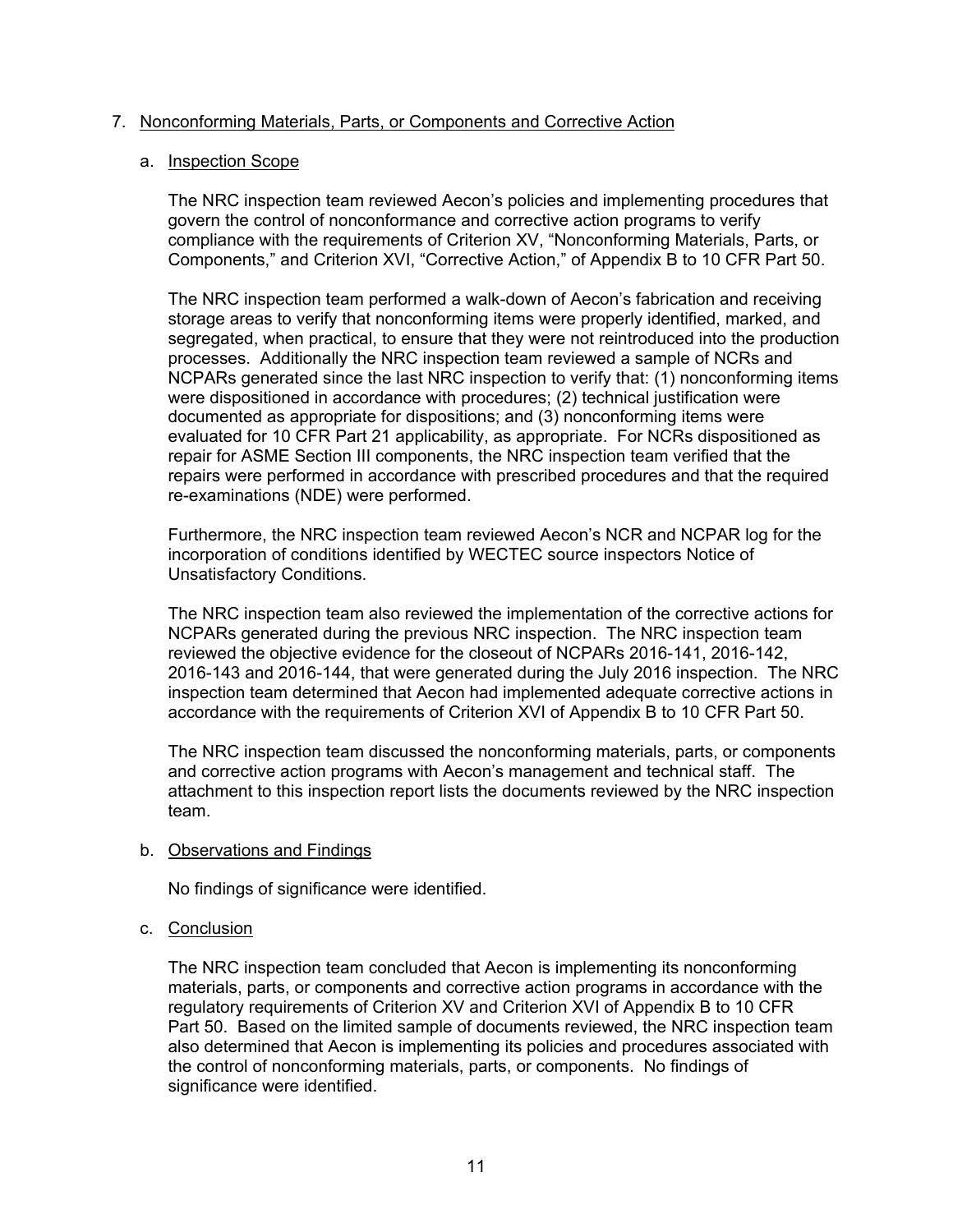## 8. Entrance and Exit Meetings

On August 8, 2017, the NRC inspection team discussed the scope of the inspection with Dave Pankratz, Quality Director, Robert Michiels, Quality Manager, and other members of Aecon's management and technical staff. On August 11, 2017, the NRC inspection team presented the inspection results and observations during an exit meeting with Dave Pankratz, Robert Michiels, and other members of Aecon's management and technical staff. The attachment to this report lists the attendees of the entrance and exit meetings, as well as those individuals whom the NRC inspection team interviewed.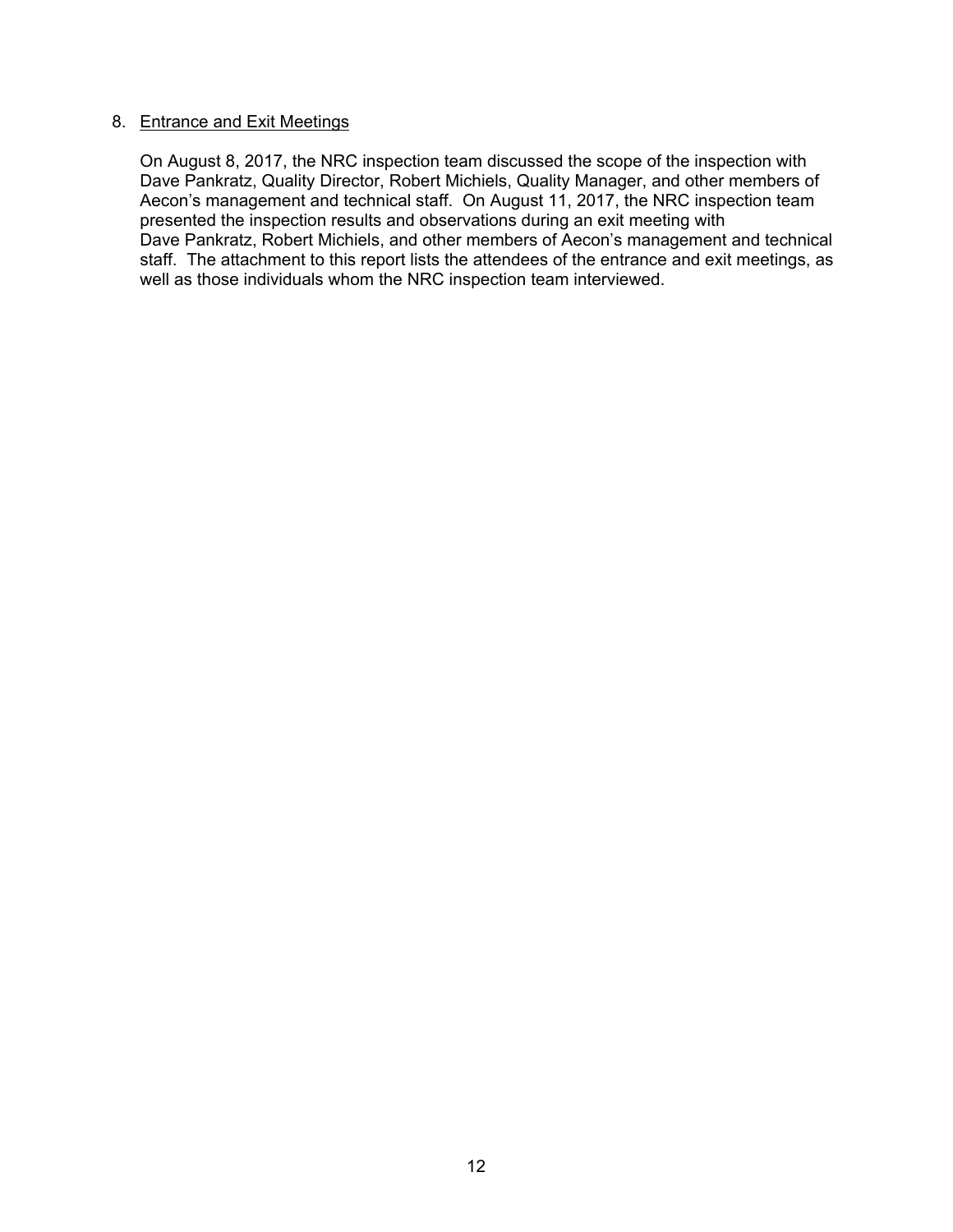# **ATTACHMENT**

# 1. ENTRANCE/EXIT MEETING ATTENDEES

| <b>Name</b>                 | <b>Title</b>                                      | <b>Affiliation</b> | <b>Entrance</b> | <b>Exit</b> | <b>Interviewed</b> |
|-----------------------------|---------------------------------------------------|--------------------|-----------------|-------------|--------------------|
| Jonathan Ortega-<br>Luciano | <b>Inspection Team</b><br>Leader                  | <b>NRC</b>         | X               | X           |                    |
| Ashley Ferguson             | Inspector                                         | <b>NRC</b>         | X               | X           |                    |
| Alain Artayet               | Inspector                                         | <b>NRC</b>         | X               | X           |                    |
| Raju Patel                  | Inspector                                         | <b>NRC</b>         | X               | X           |                    |
| Andrew St. Cyr              | <b>Welding Supervisor</b>                         | Aecon              |                 |             | X                  |
| <b>Chas Williams</b>        | Manufacturing<br>Specialist                       | Aecon              | X               | X           | $\sf X$            |
| <b>Chris Armstrong</b>      | QC Inspector                                      | Aecon              |                 |             | X                  |
| Dave Pankratz               | <b>Quality Director</b>                           | Aecon              | X               | X           |                    |
| David Leclen                | Manufacturing<br>Specialist                       | Aecon              |                 |             | X                  |
| David Whitehead             | QC Inspector Level II                             | Aecon              |                 |             | X                  |
| Debbie Goad                 | QC Inspector                                      | Aecon              |                 |             | X                  |
| Eric Dyke                   | Manager, Nuclear<br>Fabrication                   | Aecon              | X               | X           | X                  |
| <b>Greg Martin</b>          | <b>Fabrication Manager</b>                        | Aecon              | X               |             |                    |
| John Hogarth                | QC Supervisor                                     | Aecon              |                 | X           | X                  |
| <b>Kevin Cassells</b>       | <b>Senior Quality</b><br>Manager                  | Aecon              | X               |             |                    |
| Louis Vizi                  | Manufacturing<br>Specialist                       | Aecon              |                 |             | X                  |
| Nadia Crystal               | Welder                                            | Aecon              |                 |             | X                  |
| Pamela Stewart              | QC Inspector/<br>Corrective action<br>Coordinator | Aecon              | X               | X           | X                  |
| <b>Patrick Gregus</b>       | Production manager                                | Aecon              | X               |             |                    |
| <b>Rick Berg</b>            | QC Inspector                                      | Aecon              |                 |             | X                  |
| <b>Robert Michiels</b>      | <b>Quality Manager</b>                            | Aecon              | X               | X           | X                  |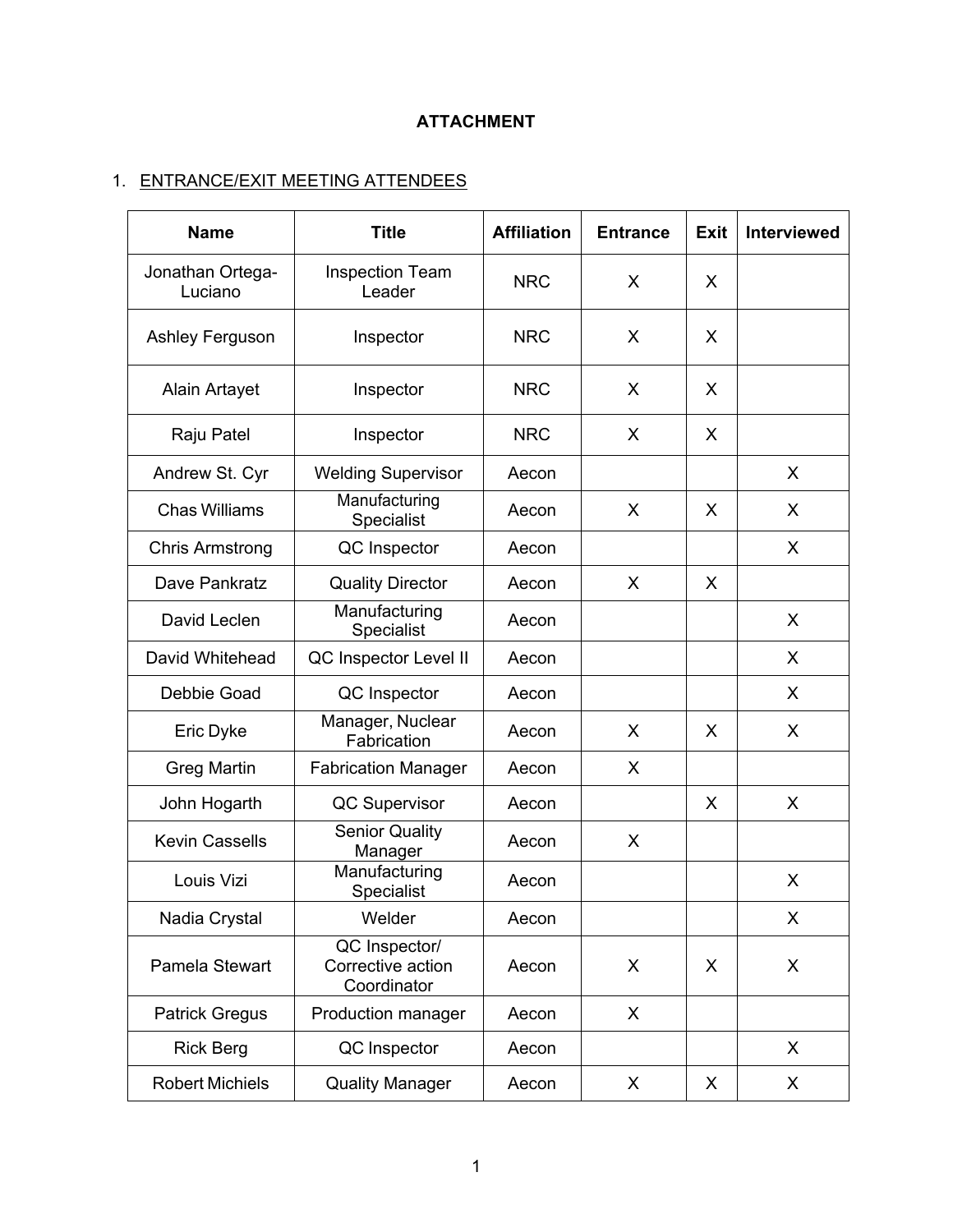| <b>Name</b>           | Title                                     | <b>Affiliation</b> | <b>Entrance</b> | <b>Exit</b> | <b>Interviewed</b> |
|-----------------------|-------------------------------------------|--------------------|-----------------|-------------|--------------------|
| Vikram Bassan         | QC Inspector                              | Aecon              |                 |             |                    |
| <b>Wilfrid Bagley</b> | Auditing<br>Supervisor/QA Lead<br>Auditor | Aecon              | х               | Х           |                    |
| <b>Wilson Kuang</b>   | QC Inspector Level II                     | Aecon              |                 |             |                    |

## 2. INSPECTION PROCEDURES USED

Inspection Procedure (IP) 36100, "Inspection of 10 CFR Part 21 and Programs for Reporting Defects and Noncompliance," dated February 13, 2012.

IP 43002, "Routine Inspections of Nuclear Vendors," dated January 27, 2017.

IP 43004, "Inspection of Commercial-Grade Dedication Programs," dated January 27, 2017

## 3. DOCUMENTS REVIEWED

## Policies and Procedures

- Quality Assurance Manual for Nuclear Class Items, Revision 19, dated December 10, 2015
- Quality Assurance Manual Project Specific Supplement –Stone & Webster-A00002, Revision 4, dated November 15, 2015
- Quality Control Procedure (QCP)-302.1, "Qualification of Audit Personnel," Revision 10, dated October 3, 2013
- QCP-302.3, "Certification of QC Inspectors," Revision 7, dated January 19, 2012
- QCP-302.4, "Quality Assurance Auditing," Revision 17, dated June 8, 2017
- QCP-306.5, "Control of Suppliers," Revision 14, dated November 3, 2016
- QCP-309.44, "Fabrication Shop Nonconformance," Revision 10, dated April 12, 2017
- QCP-309.48, "Control of Nuclear Items," Revision 5, dated March 20, 2017
- QCP-309.54, "Production Engineering Drawing Work Flow (Nuclear)," Revision 3, dated June 12, 2017
- QCP-309.57, "Preparation of Quality Control Procedures, Work Instructions, Technical Specifications and Forms," Revision 7, dated June 7, 2016
- QCP-309.62, "Field Change Request," Revision 1, dated November 11, 2013
- QCP-309.64, "Request for Information," Revision 0, dated November 5, 2013
- QCP-309.65, "Customer Change Request," Revision 1, dated May 13, 2014
- QCP-309.74, " Corrective Action," Revision 3, dated March 30, 2017
- QCP-310.2, "Visual Inspection," Revision 19, dated December 6, 2016
- QCP-310.21, "Written Practice," Revision 13, dated October 30, 2015
- QCP-310.42, "Statistical Sampling Procedure," Revision 2, dated January 16, 2012
- QCP-311.6, "Verification of Welding Machines," Revision 5, dated January 31, 2017
- QCP-311.7, "Calibration of Weld Rod Ovens," Revision 9, dated February 23, 2015
- QCP-311.13, "Calibration of Magnetic Particle Yoke," Revision 5, dated October 31, 2014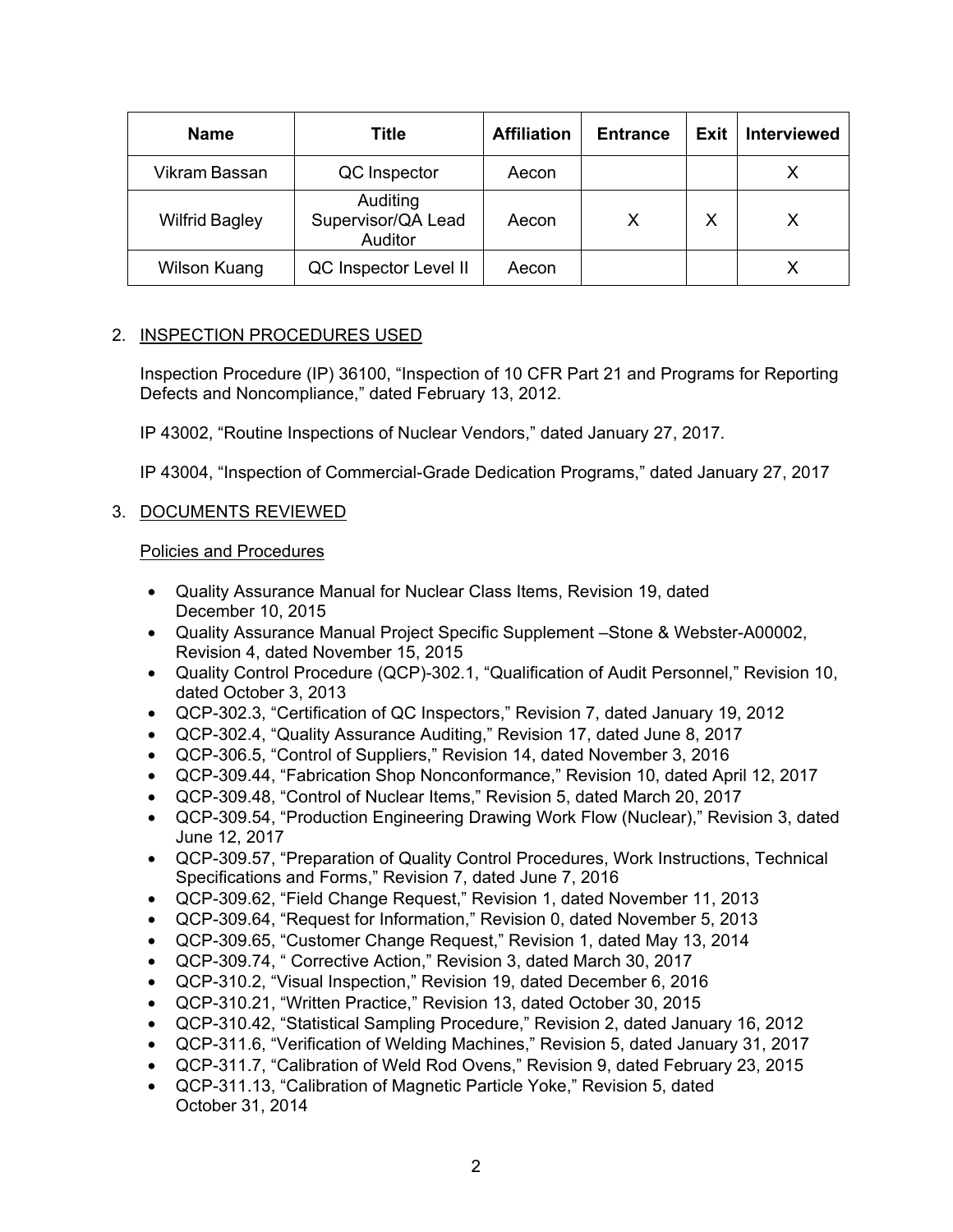- QCP-311.22, "Verification of Dial Depth Gauges," Revision 0, dated November 10, 2016
- QCP-405.12, "Nuclear Purchasing," Revision 14, dated May 1, 2015
- QCP-405.9, "10CFR21 and 10 CFR50.55(e) Reporting of defects and noncompliance," Revision 9, dated February 3, 2017
- QCP-405.7, "Receiving, Receiving Inspection, and Source Inspection of Nuclear Items," Revision 13, dated March 29, 2017
- QCP-409.19, "Commercial-Grade Dedication," Revision 1, dated January 10, 2014
- QCP-409.20, "Commercial-Grade Surveys," Revision 0, dated September 25, 2013
- QCP-409.4, "Training for Nuclear Personnel," Revision 7, dated March 27, 2012
- QCP-409.8, "Marking and Identification of Nuclear Material," Revision 5, dated October 28, 2011
- QCP-410.4, "Magnetic Particle Examination," Revision 15, dated October 31, 2016
- QCP-410.5, "Liquid Penetrant Examination," Revision 12, dated October 31, 2016
- QCP-410.8, "ITPS and Travelers for Nuclear Items," Revision 9, dated March 2, 2017
- QCP-410.9, "Inspection (Nuclear and EPC Program) Revision 9, dated July 6, 2016
- Acuren Radiographic Examination Procedure Qualification (CEN-RT-14P001 and Addenda A001) with authorize nuclear inspector (ANI) signature, dated August 30, 2013
- Acuren Ultrasonic Examination Procedure Qualification (CEN-UT-14P001) with ANI signature, dated August 30, 2013
- AcurenCan-CP-02P001, "Acuren SNT-TC-1A Written Practice," Revision 11, dated June 14, 2017
- Acuren CEN-RT-14A001, "NB, NC, ND, NE & NF Addendum to the Radiographic Procedure", Revision 3, dated July 25, 2014
- Acuren CEN-RT-14P001, "Acuren Radiographic Examination", Revision 4, dated January 27, 2016
- Acuren CEN-UT-14P001, "Acuren Ultrasonic Examination of Pressure Vessel, Piping and Support Welds", Revision 3, dated December 17, 2015
- CEN-UT-14P003, "Acuren Ultrasonic Thickness Measurements", Revision 2, dated May 7, 2014
- Work Instruction (WI)-018, "Receiving of Free Issue Material Job 2210 (Stone and Webster)," Revision 1, dated June 11, 2014
- WI-019, "Commercial Grade Dedication of Services," Revision 1, dated April 28, 2014
- WI-020, "Control of WEC E&DCRS Job No. 2210N," Revision 9, dated April 11, 2016
- WI-025, Surface Preparation and Coatings for Stone and Webster 2210N," Revision 6, dated October 17, 2016
- WI No. 038, "CFM/PFM Preventative Work Maintenance Work Instruction Job A00002," Revision 0, dated June 15, 2005
- WI-057, "General Fabrication Requirements for Module Assembly Job A00002," Revision 1, dated April 4, 2016

## Part 21 Evaluations

• A00002-02, "Evaluation Form (10CFR21 / 10CFR50.55(e))," dated August 4, 2017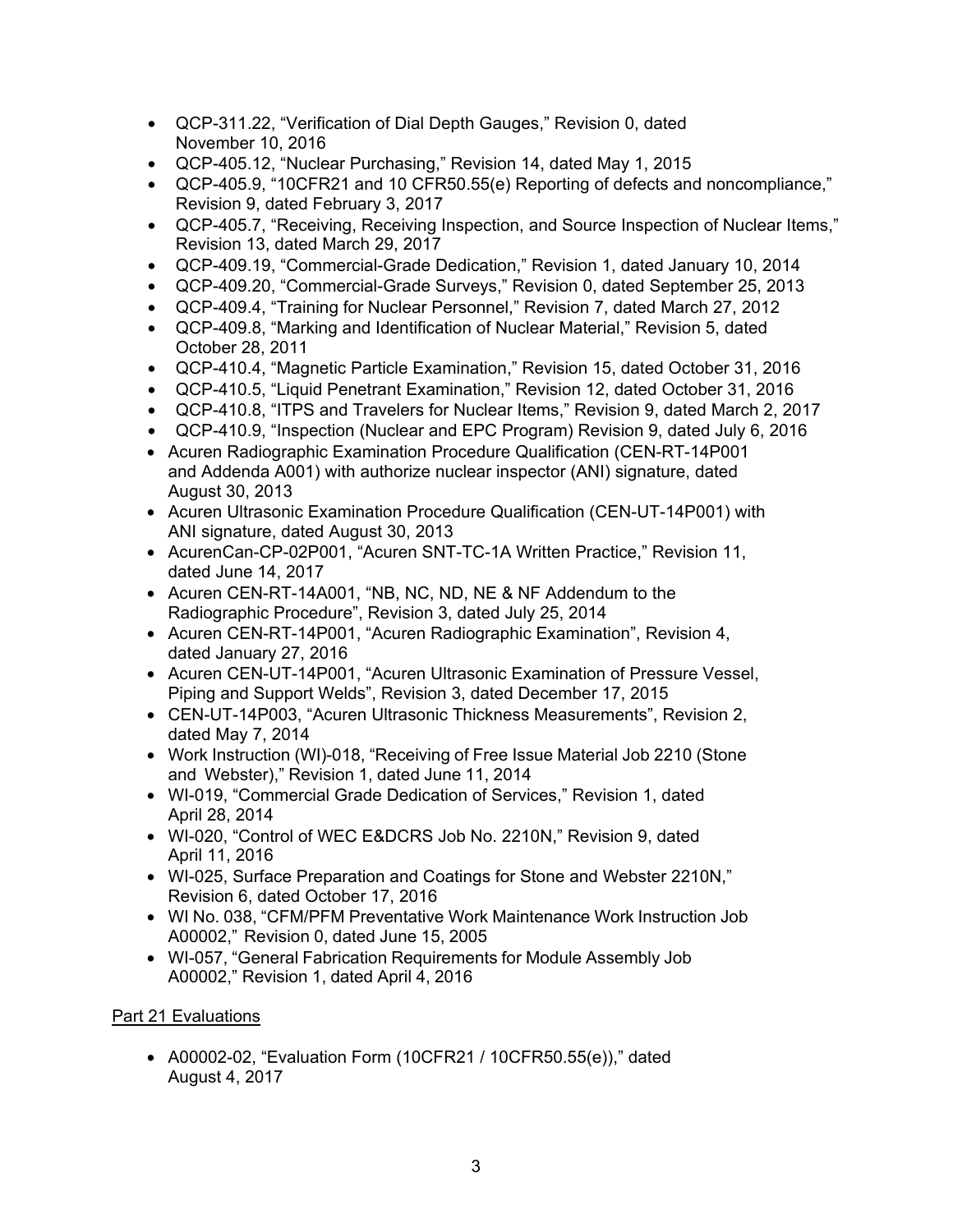- A00002-000-0468-00, "Evaluation Form (10CFR21 / 10CFR50.55(e))," dated November 7, 2016
- A00002-00-0468, "Non-conformance Report," dated November 1, 2016 A572 Gr. 50 plate, Heat U5409 Lot 1 did not receive Charpy Impact Test per ATS 059 Section 6
- A00002-000-0926, "Non-conformance Report," dated June, 17, 2017 Multiple visual inspection reports were submitted by members of the A00002 QC group where a repeat error has been detected. Light meters 81-008, 81-009 and 81-010 were referenced on reports as having been used at time of inspection when this would have been impossible because they were out for calibration at time of said inspections.
- A00002-000-1006, "Non-conformance Report," dated August 4, 2017 Op 45 – Fit and tack test caps to spool as per drawing (W1) Aecon DWG: SV4-Q305-CVS-PLW-HYD-281 R.1. The welder deposited tack welds in Op. 45 on August 3, 2017, (88-200-N28) on W1, joining Item 1 to SV4-Q305-CVS-PLW-HYD-281. The components being welded are ½" diameter. Weld ticket No. 405979 is qualified for 1-inch diameter and higher. Therefore, the welder is unqualified for the pipe diameter being used. The welder was signed in by the welding supervisor in Op. 5 and verified by QC in Op. 10 prior to tack welding

## Design Documents

- WEC purchase order (PO) 132175-G230.04, Revision 27, dated June 21, 2017
- WEC APP-GW-GAH-030, "Quality Assurance Requirements for Safety-Related Components/Services of Standard AP1000 Plants," Revision 8
- WEC Design Specification APP-GW-P0-008, "AP1000 Specification for Field Fabricated Piping and Installation, ASME III, Code Classes 1, 2, and 3 and ASME B31.1," Revision 6, dated June 12, 2014
- WEC Engineering and Design Coordination Report (E&DCR) No. APP-PH01-GEF-850010, "EDCR PH01 Ring Girder Bumper Tolerance Change APP-PH-01-V2-006 & APP-PH01-V2-007," Revision 0, dated April 4, 2017
- WEC E&DCR No. APP-Q601-GEF-850023, "Q601 Fire Barrier Support Update," Revision 0, dated May 4, 2017
- WEC E&DCR No. APP-Q601-GEF-850022, "EDCR Q601 Welded Grating Supports," Revision 0, dated April 20, 2017

## Drawings

- Aecon Drawing SV4-Q305-CVS-PLW-090-00, "Q305 Piping Assemblies," 16, Revision 2, dated July 16, 2017, with document list, Revision 5, dated July 6, 2017
- SV4-Q305-CVS-PLW-090-003, "Chemical & Volume Containment System," Revision 2, dated July 6, 2017
- SV4-Q305-CVS-PLW-HYD-090-B, "Chemical Volume Control System Class 1," Revision 1, dated June 19, 2017
- SV4-Q240-RWS-PLW-01.15, "Normal Residual Heat Removal for AP1000 Vogtle EPC-4," Revision 0, dated September 28, 2016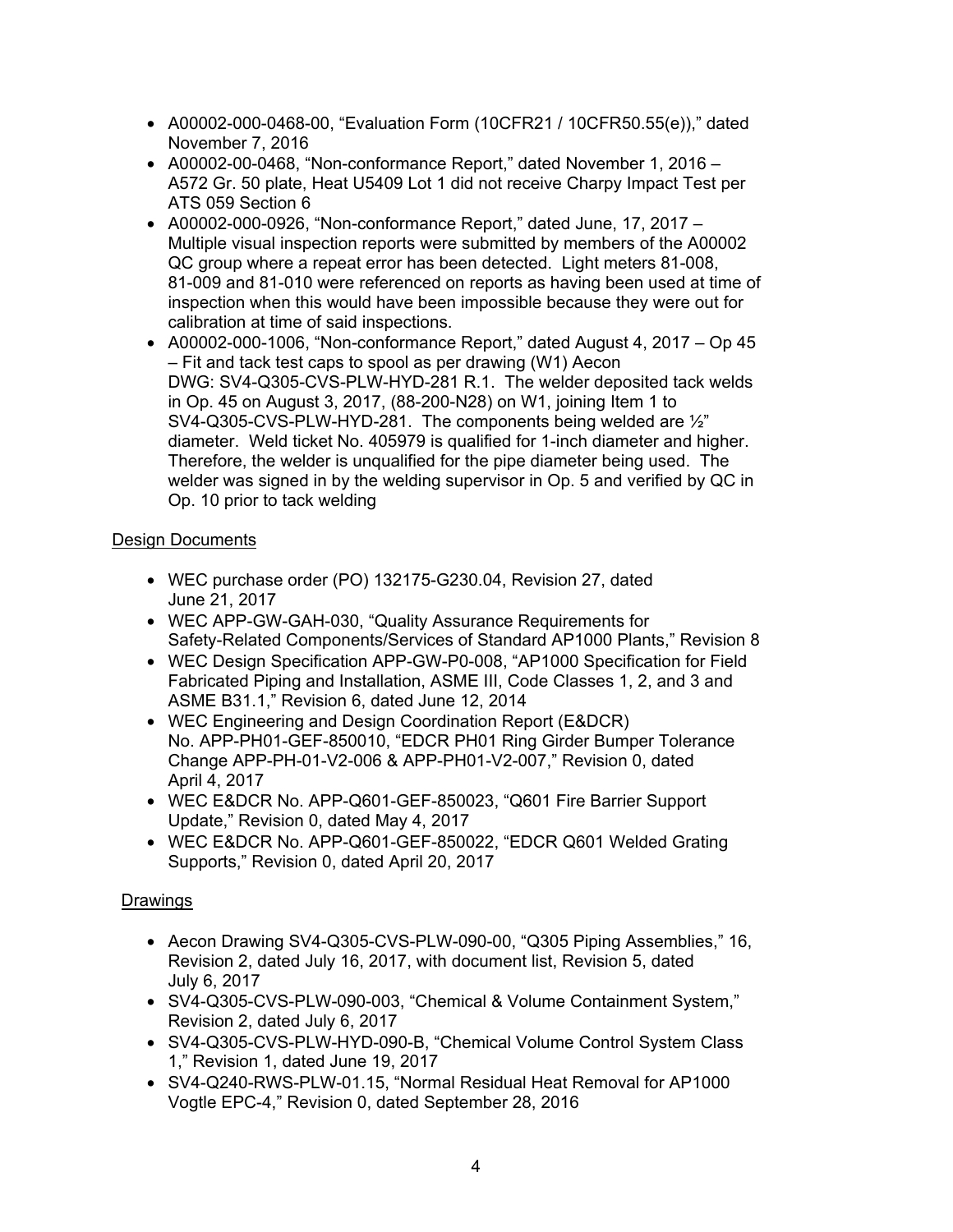- S8084-XRG, "Ring Girder Assembly," Revision 2, dated June 30, 2017, for Q601 module for Vogtle Unit 3
- A6250-6, "A-Frame Weldment," Revision 0, dated January 26, 2017, for Q601 module for Vogtle Units 3 & 4
- S7370, "RCS-PH-1-1R0814 Beam Weldment," for Vogtle Units  $3, 8, 4$ , Revision 0, dated June 5, 2017
- S7365, "RCS-PH-11R0814 Combined Back Beam Weldment," Revision 0, dated June 5, 2017
- Aecon Drawing SA7365,"RCS-PH-11R0814 Box Beam Machined," Revision 0, dated June 5, 2017
- S6415, "Grading Support 801 & 806 Barrier Support Weldment," Revision 0, dated July 26, 2017
- S6610, "Grating Support 803, 804, & 805 Barrier Support Weldment," Revision 0, dated July 26, 2017
- S6499, "Grading Support 828 & 831 Weldment," Revision 0, dated July 26, 2017
- S6609, "Grating Support 829 Barrier Support Weldment," Revision 0, dated July 26, 2017
- P6489, "Grating Support 827 Upper PF," Revision 0, dated July 26, 2017
- S6493, "Grating Support 829 Weldment," Revision 0 dated July 26, 2017
- S6297, "Fire Barrier Steel Weldment to Upper PF," Revision 2, dated May 18, 2017
- S6484, "Grating Steel Welding to Upper PF," Revision 2, dated May 18, 2017
- S8084-BRG, "Ring Girder Assembly," for Mechanical Module Q601, Revision 2, dated June 30, 2017
- Aecon Drawing Index "Q601-SV3," for Vogtle Units 3, Revision 1, dated August 10, 2017

## Audit Reports and Commercial-Grade Surveys

- Aecon Surveillance/Source Inspection Report A00002-0006, performed at LP Custom Machining Ltd., dated August 19, 2015
- Audit Report AI-SA-16-046 of TW Metals, Nuclear Material Solutions (NMS), dated August 19, 2016
- Audit Report AI-SA-16-047 of Lincoln Electric Company, Revision 0, dated January 20, 2017
- Audit Report No. A1-SA-17-053, of Aberfoyle Metal Treaters Ltd., Revision 0, dated April 24, 2017
- Audit Repot No. AI-SA-15-036 of Superheat FGH, Revision 0, dated May 22, 2015
- Supplier Annual Assessment of Cambridge Materials Testing Limited, dated September 2, 2016
- Supplier Annual Assessment of LP Customs, dated May 4, 2017
- Supplier Annual Assessment of The Lincoln Electric Company, dated December 13, 2016
- Supplier Annual Assessment of TW Metals- nuclear Material Solutions, dated July 27, 2016
- Survey Report No. A1-SA-14-049, of Hexagon Metrology Inc., dated January 19, 2015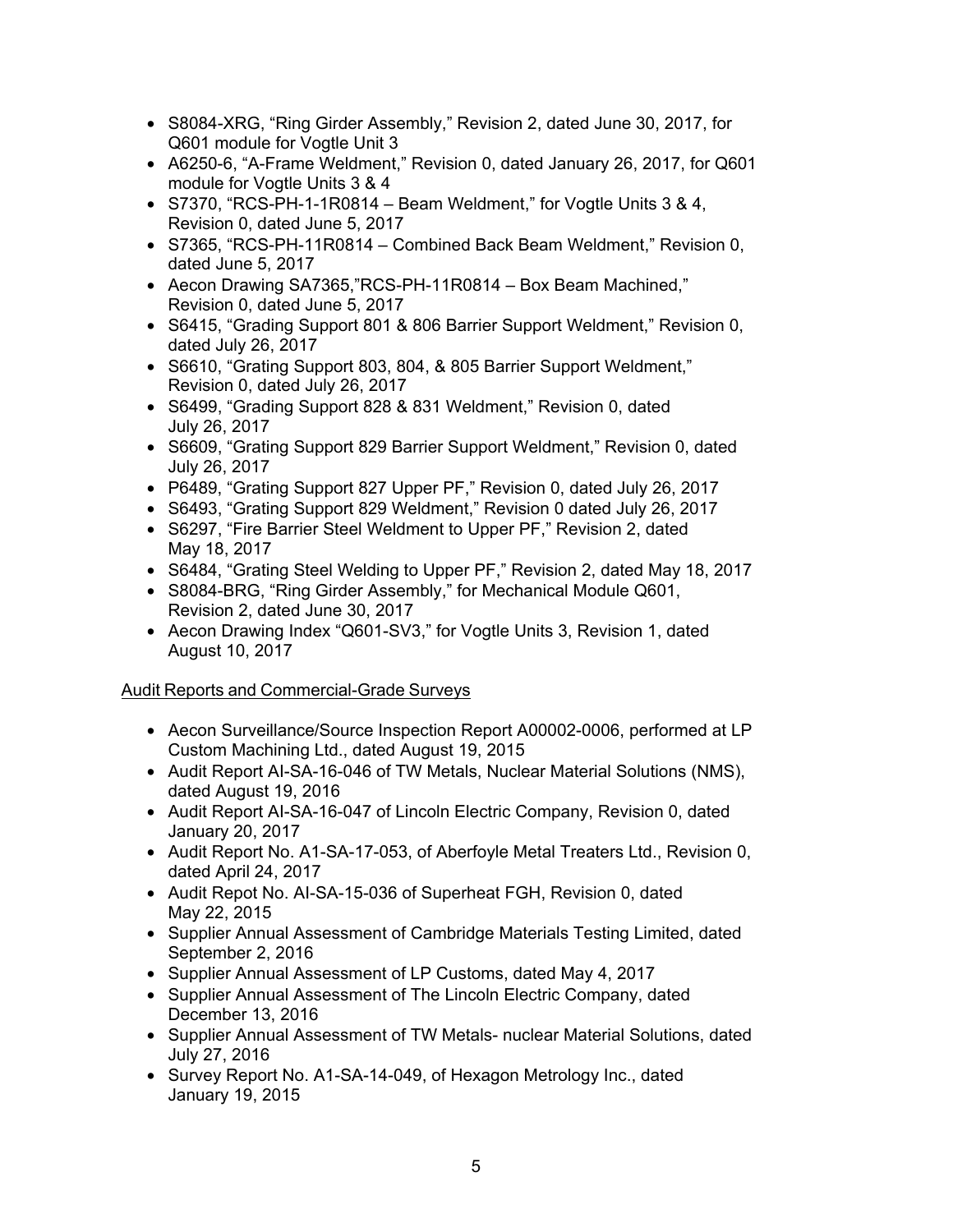- Survey Report No. A1-SA-15-072, Revision 0, of Acuren Group Inc., dated September 16, 2015
- Survey Report No. A1-SA-17-044 of Cambridge Material Testing Ltd., Mississauga Division, dated June 6, 2017
- Survey Report No. A1-SA-17-048, of LP Custom Machining Ltd., dated March 21, 2017
- Survey Report No. A1-SA-17-053, of Aberfoyle Metal Treaters Ltd., Revision 2, dated April 12, 2017
- Survey Report No. A1-SA-17-43 of Cambridge Material Testing Ltd. Cambridge Division, Revision 0, dated June 1, 2017
- Survey Report No. AI-SA-14-049 of Hexagon Metrology, Inc. Revision 1, dated January 19, 2015
- Survey Report No. Al-SA-17-043 of Cambridge Material Testing Ltd., Cambridge Division, Revision 0, dated June 6, 2017

## Commercial Grade Dedication Package

- Commercial-Grade Dedication (CGD) package for Aecon Project No. A00002, Laboratory chemical testing services," per CGD Plan No. CGD-002, Revision 01, from Cambridge Materials Testing Ltd, for Module No. KB36, Q223, Q240, Q305, Q601, dated January 9, 2015, includes technical evaluation, determination of CGD, critical characteristics, receipt inspection report and review of test report.
- CGD Package for Aecon project No. 2210N, for calibration services performed by Hexagon Metrology Inc., per CGD Plan No. CGD-005, Revision 1, for Module KB36, Q223, Q240, Q305, Q601, dated August 12, 2016
- CGD Package for Aecon Project No. 2210N, for machining services performed by LP Custom Machining per CGD Plan No. CGD-004, Revision 1, for Module KB36, Q233, Q305, Q601, dated July 31, 2017, includes Surveillance/Source Inspection Report for SB2013-2 Box beam end prep machining services dated August 19, 2015
- CGD Package for Aecon Project No. 2210N/A00002 for Modules KB36, Q223, Q240, Q305 and Q601 for CGD Plan No. CGD-007 Revision 0, for nondestructive examination services performed by Acuren Group Inc., dated September 8, 2016
- CGD Plan CGD-004, for machining services performed by LP Custom Machining Ltd., Revision 2, dated September 30, 2016
- CGD Plan CGD-005, for calibration services performed by Hexagon Metrology of Motorized Industrial Total Station, Revision 1, dated November 28, 2014
- CGD Plan No.CGD-002, for chemical testing services performed by Cambridge Material Testing Ltd., Mississauga Division Revision 2, dated May 1, 2017
- CGD Plan CGD-009, for heat-treatment services performed by Aberfoyle Metal Treaters Ltd., Revision 0, dated March 6, 2017
- CGD Plan No. CGD-001 Revision 2, dated July 2, 2014, for the supply of mechanical testing services by Cambridge Material Testing Ltd., Cambridge Division
- CGD Plan No. CGD-001 for mechanical testing services by Cambridge Material Testing Ltd., Cambridge Division, Revision 2, dated April 19, 2017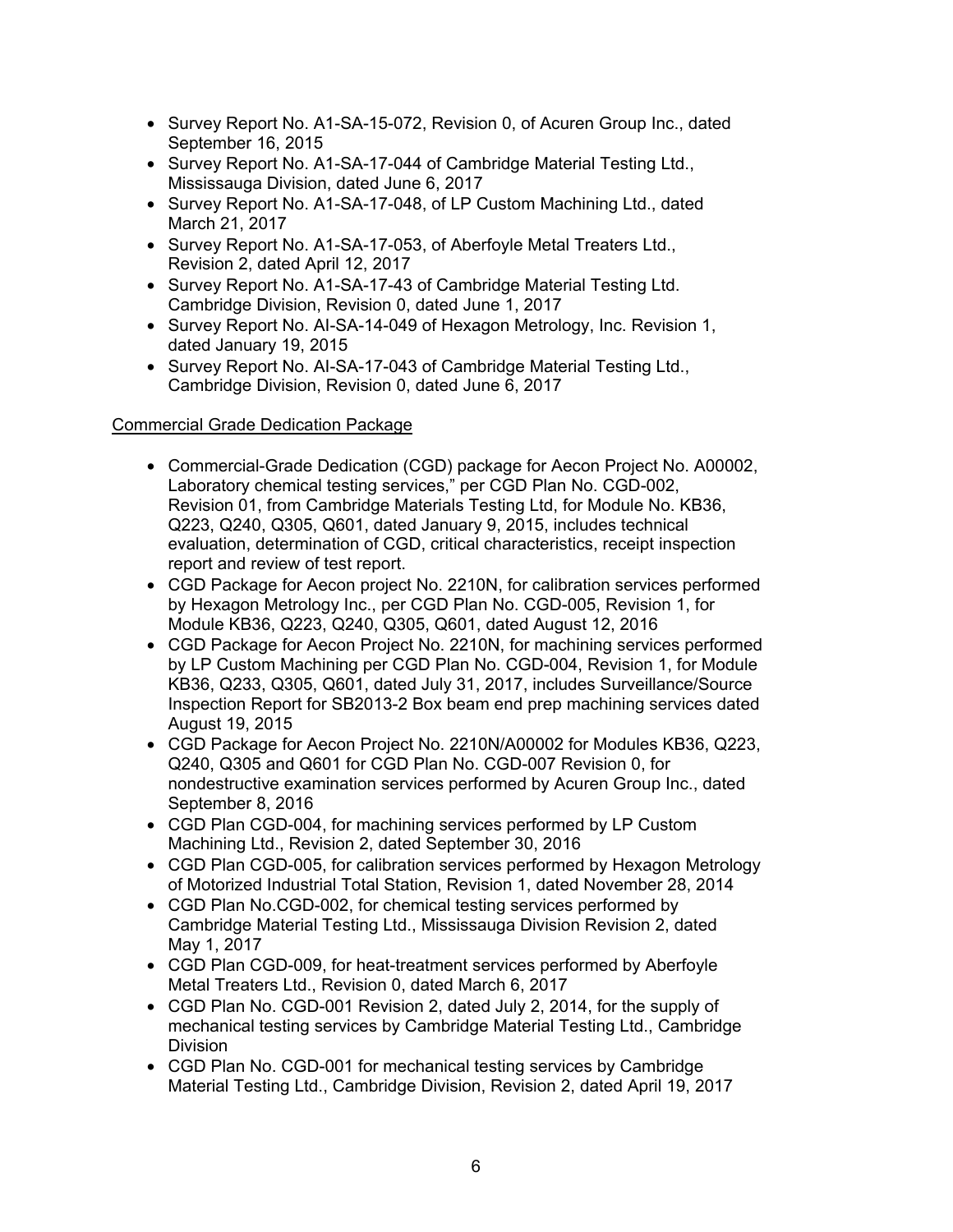- CGD Plan No. CGD-005, for calibration services performed by Hexagon Metrology, Inc., Revision 1, dated November 28, 2014
- CGD Plan No. CGD-007 for non-destructive examination services performed by Acuren Group Inc., Revision 0, dated July 27, 2015
- ATS-085, "CMTL CGD Survey Critical Characteristics," Revision 0, dated July 16, 2014
- ATS-104, "Commercial Grade Dedication CMTL Mississauga Chemical Testing," Revision 2, dated August 25, 2016
- ATS-114, "Commercial Grade Dedication: LP Custom Machining Ltd. Project A00002," Revision 2, dated June 27, 2017
- ATS-147, "Commercial Grade Dedication: Acuren Group, Inc. Project A00002," Revision 1, dated December 22, 2015
- ATS-164, "Testing Requirements for Pressure Sensitive Tapes Job A00002," Revision 0, January 25, 2016
- ATS-175, "Nuclear Weld Consumables Ordering Specification," Revision 1, dated February 6, 2017
- ATS-191, "Machining Services Supply for Ring Girder," Revision 1, dated October 26, 2016
- ATS-193, "Fabrication Service Supply for Ring Girder," Revision 2, dated November 24, 2016
- ATS-209, "Heat-treatment Services for Ring Girder," Revision 1, April 18, 2017
- ATS-221, "Local Heat Treatment by Superheat FGH for Job A00002," Revision 0, dated May 11, 2017

## Calibration, Inspection and Test Reports

- Cambridge Material Testing Limited (CMTL) Test Report No. 749305-17, dated March 17, 2017, for seven wipe cloths tested for chemical analysis for chloride, fluoride for Baseline check per Aecon technical specification procedure ATS-104, Revision 2, for PO 4500102091 Change Order No. 04,
- CMTL Test Report No. 79964-17, dated March 30, 2017, for 2 wipe cloths tested for chemical analysis for chloride, fluoride for Baseline check per Aecon technical specification procedure ATS-104, Revision 2, for PO 4500102091 Change Order No. 04,
- CMTL Test Report No. 749040-17 Revised, dated March 17, 2017, for 12 wipe cloths tested for chemical analysis for chloride, fluoride for Baseline check per Aecon technical specification procedure ATS-104, Revision 2, for PO 4500102091 Change Order No. 04,
- Hexagon Metrology Precision calibration certificate No. 2015100365816, for Leica TDRA600 serial no. 365816, dated March 24, 2017
- Aecon Nuclear Material report dated January 21, 2016, for machined box beams SA3008-1 and SA3016-2 for module Q223, machined by LP Custom Machining Ltd., PO 4500034514,
- LP Custom Machining Ltd., certificate of compliance for SA3008-01 Box Beams dated December 17, 2015, reviewed and accepted by Aecon on January 19, 2016
- LP Custom Machining Ltd., dimensional inspection report for Aecon Box Beams SA3008-01, dated January 13, 2016, inspected and accepted by Aecon on January 19, 2016, to PO 45000034514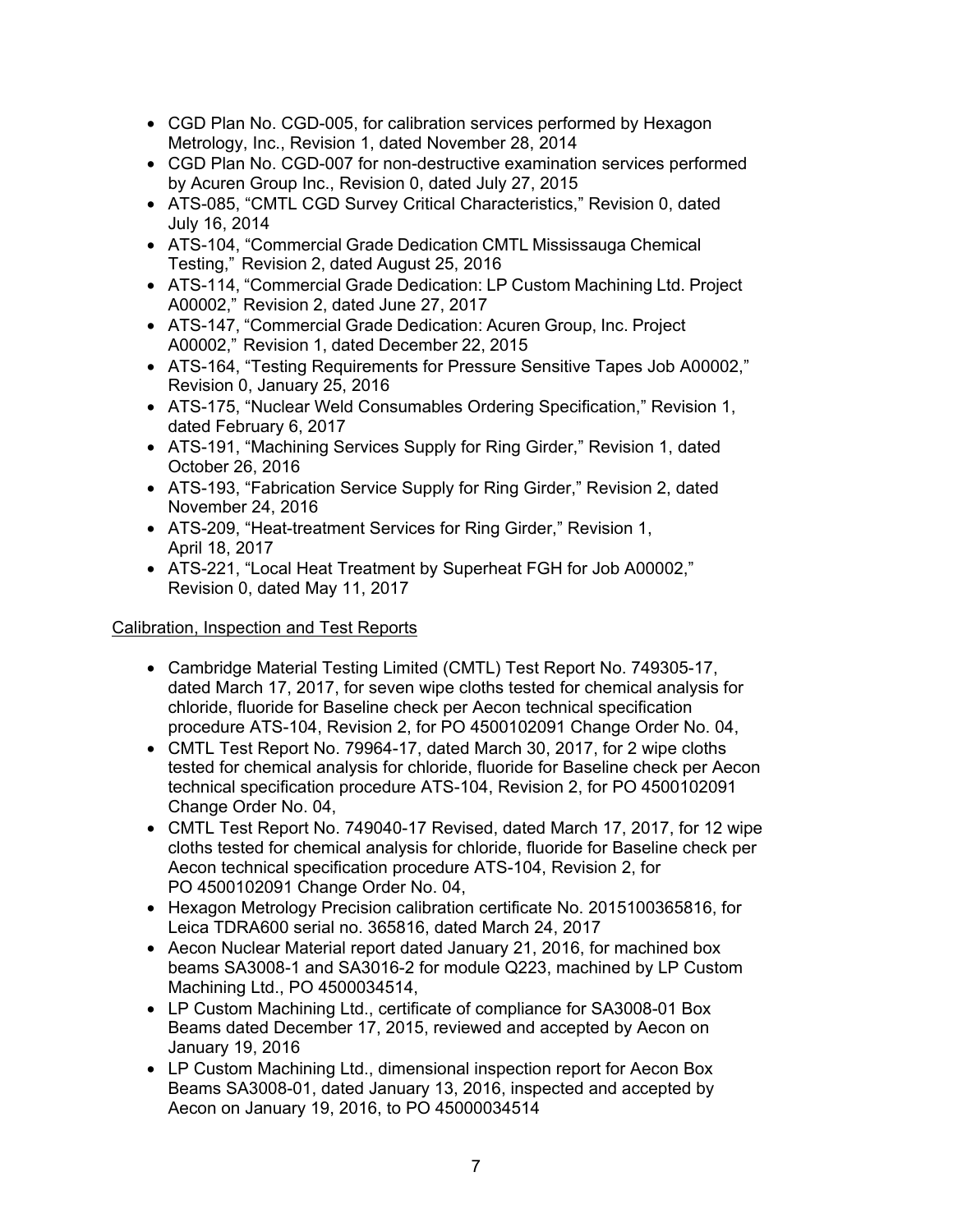- Lincoln Electric Company (LEC) Certificate of Conformance (CofC) dated May 5, 2017, for 5250 pounds of 5/32-inch x E10018-D2-H4R Excalibur electrode lot no. 1334A to Aecon procedure ATS-175, and PO No. 4300000517
- LEC CofC dated May 8, 2017, for 8610 pounds of 1/8-inch x E10018-D2-MR Excalibur electrode lot no. 1333Z, ASME SFA 5,5 to Aecon procedure ATS-175, and PO No. 4300000517
- LEC CofC dated March 1, 2017, for 3408 pounds of 3/32-inch x E10018-D2-MR Excalibur electrode lot no. 1323V, ASME SFA 5,5 to Aecon procedure ATS-175, and PO No. 4300000517
- LEC CofC dated December 8, 2015, for 2500 pounds of 3/32 x 36-inch Lincoln ER70S-2 lot no. 1269G, ASME SFA 5.18 to Aecon procedure ATS-076, and PO No. 430002329
- LEC CofC dated July 5, 2016, for 50 pounds of 1/16 x 36-inch Lincoln ER308/308L lot no. 1256K, ASME SFA 5.9 to Aecon procedure ATS-061, and PO No. 4500100275
- LEC CofC dated June 20, 2016, for 6000 pounds of 1/8 x 36-inch Lincoln Excalibur 7018-1MR lot no. 12090H, ASME SFA 5.1 to Aecon procedure ATS-069, and PO No. 4500100275 change order 2
- Aecon receiving inspection report (RIR) No. 2210N-001/A00002-468 dated May 9, 2017, for 5/32-inch x E10018-D2-H4R Excalibur electrode lot no. 1334A; 1/8-inch E10018-D2-H4R SFA 5.5 electrodes Lot No. 1333Z, on PO No. 4300000517
- RIR No. 2210N-001/A000002-269, dated August 10, 2017, for one piece of spool assembly serial No. SV4-RCS-PLW-013-1 to PO 4500002695
- RIR No. 2210N-001/A00002-266, dated August 10, 2017, for one piece of spool assembly serial No. SV4-RCS-PLW-01F-1A to PO 4500002695
- RIR No. 2210N-001-A900002-407 dated May 7, 2017, for 3408 pounds of 3/32-inch electrode E10018-D2-H4R, SFA 5.5 NF Class 1 traceable to Lincoln Electric lot No. 1323V on PO No. 4300000517
- RIR No. 2210N-001/A00002-273, dated August 23, 2016, for 50 pounds of 1/16 x 36-inch weld wire ER308/308L, SFA 5.9, traceable to Lincoln Electric lot No. 1256K
- RIR No. 2210N-001A00002-100, dated January 27, 2016, for 3/32 x 36-inch Lincoln weld wire ER70S-2, Lot No. 1269G
- RIR No. 2210N-001A00002-213, dated July 5, 2016, for 1/16 x 36-inch Lincoln weld wire ER316/316L, Lot No. 1290K
- Visual Weld Examination Report VT-Y40-246, dated July 10, 2017, for Job No. A00002 for welds W83, W84, W85, W86, W87, W88, W89, W90 on SV4-Q240-RNS-PLW-15 x R.0 and SV4-Q240-RNS-PLW-01-04 x R.0 1 on Y40 module for Vogtle Unit 4, per QCP-310.2 procedure using flashlight in accordance with ASME Section III, 1998 Edition 2000 Addenda on Traveler TRV-A00002Y040-011, operation No. 90, using measuring and test equipment calibrated to current status, and drawing.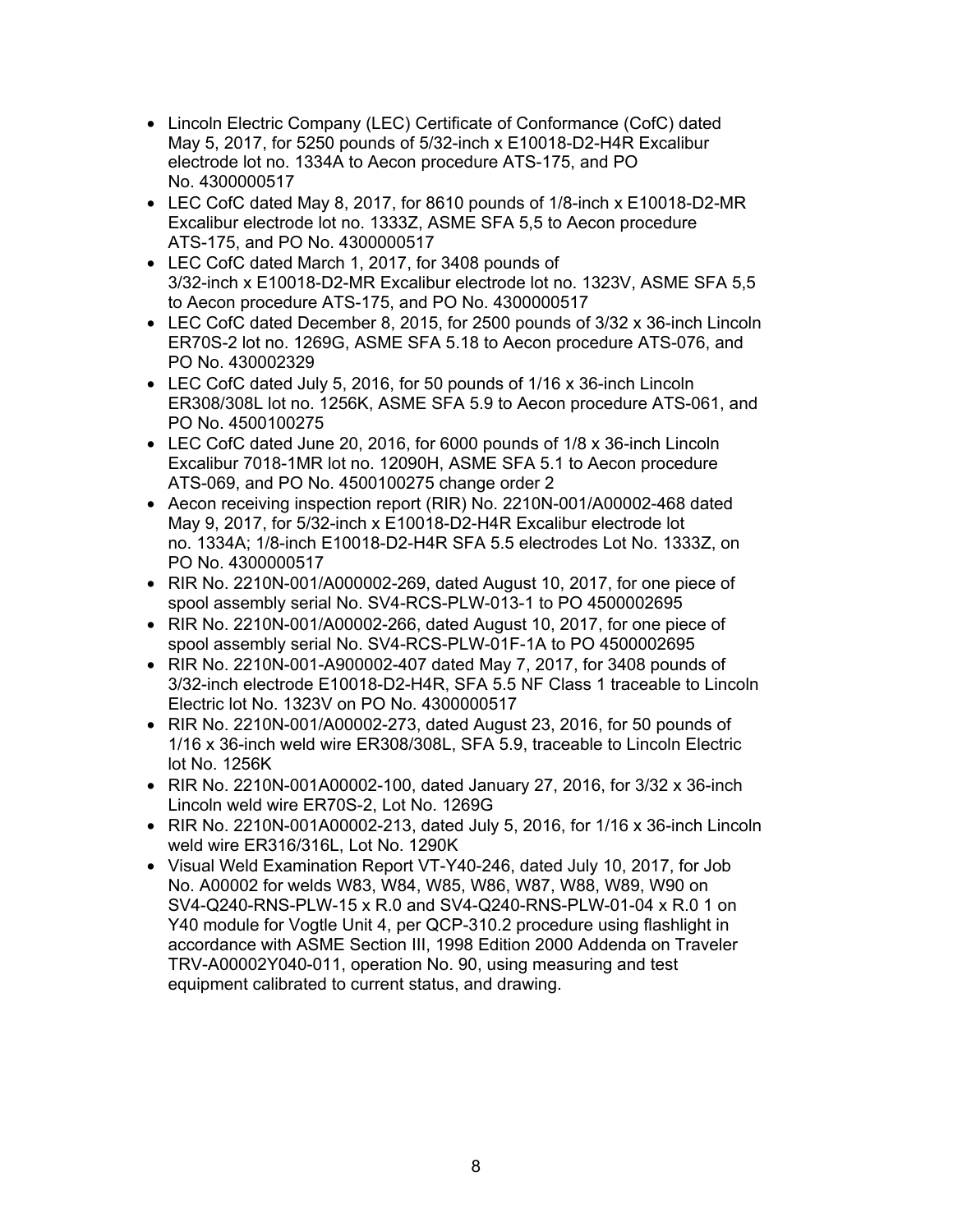- Visual Weld Examination Report VT-Y05-146, dated July 17, 2017, for Job No. A00002 for welds W46, W50, W51 on CVS-PH-11R0202 Part 5 on Q305 module for Vogtle Unit 4, per QCP-310.2 procedure using flashlight in accordance with ASME Section III, 1998 Edition 2000 Addenda on Traveler TRV-A00002Y05-003, operation No. 325, using measuring and test equipment calibrated to current status and drawing SV4-Q305-CVS-PLW-090-03, Revision 2
- Visual Weld Examination Report VT-Y05-136, dated July 12, 2017, for Job No. A00002 of weld W46 on SV4-Q305-CVS-PLW-090-03 on Q305; Y05 module for Vogtle Unit 4, per QCP-310.2 procedure using flashlight in accordance with ASME Section III, 1998 Edition 2000 Addenda on Traveler TRV-A00002Y05-003, operation No. 315, using measuring and test equipment calibrated to current status
- Chemetall Certificate of Analysis/Compliance for Ardrox 9PR50 solvent remover for NDE-PT, Lot-No. 65012717 (Aecon-No. 600)
- Chemetall Certificate of Analysis/Compliance for Ardrox 906 penetrant for NDE-PT, Lot-No. 65050216 (Aecon-No. 508)
- Chemetall Certificate of Analysis/Compliance for Ardrox 9D1B developer for NDE-PT, Lot-No. 65050216 (Aecon-No. 443)
- Certificate of Calibration No. AIC006-16-10-36403-3 for Digital Clamp Meter 100-001, dated October 13, 2016
- Welding machine Meter Verification for 50-53 Orbital Weld, dated January 5, 2017
- Load Bank Calibration Report for Maintenance Load Bank, dated February 9, 2017
- AIC006-17-07-26296-2, Calibration Certificate from Laboratory Testing Inc., (LTI) for Infrared Thermometer (13-022) dated July 17, 2017
- AIC006-17-01-02836-2, Calibration Certificate from LTI for Digital Light Meter (81-008) dated February 6, 2017
- Aecon Certificate of Calibration for Active Assets\Weld Rod Oven (31-169) dated November 2, 2016
- Aecon Certificate of Calibration for Active Assets\AC Yoke (40-064) dated July 18, 2017
- AIC006-14-04-14938-7, Calibration Certificate from LTI for Thermo-Hygrometer (10-015) dated May 14, 2014
- Aecon Certificate of Calibration for Load Bank (MF276013U) dated June 13, 2017
- AIC006-16-10-36403-3 from LTI for Digital Clam Meter W/Flexible Probe (100-001) dated October 13, 2016
- QCP 311.3, "Calibration of Verniers & Micrometers," Revision 9 dated October 29, 2014
- AIC006-16-11-41746-4 from LTI for Coating Thickness Probe (11 / 14-013) dated December 4, 2016
- AIC006-16-11-41746-9 from LTI for Dew Point/Surface Temperature Probe (282467) dated November 29, 2016
- AIC006-16-11-41746-11 from LTI for Dial Thickness Gage (WEC767) dated November 18, 2016
- Cambridge Materials Testing Limited, Cambridge, ISO/IEC 17025:2005 certificate expires date August 8, 2017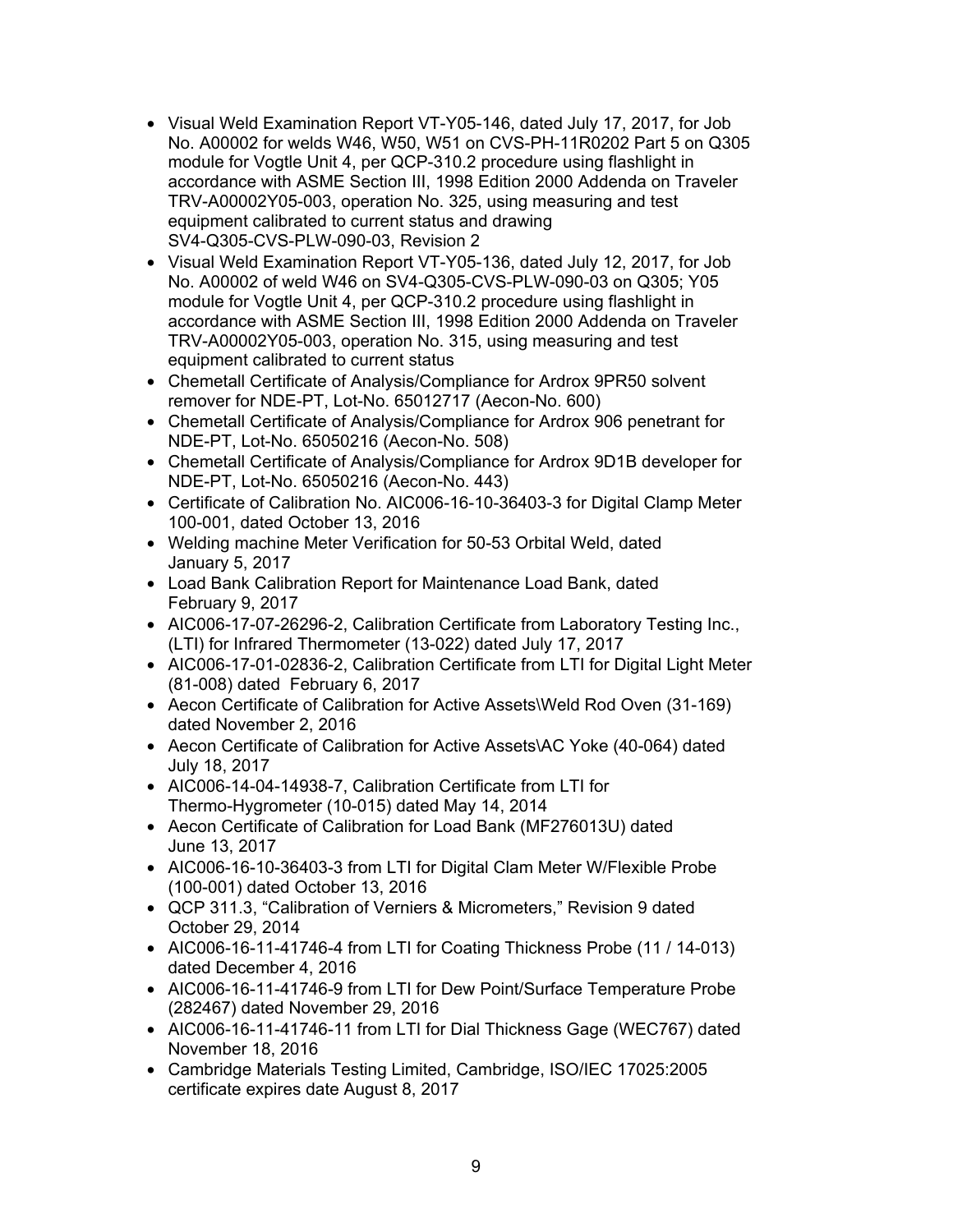• Cambridge Materials Testing Limited, Mississauga Division, ISO/IEC 17025:2005 certificate expires date May 13, 2018

## Purchase Orders

- Purchase Order (PO) No. 45000102091 to Cambridge Material Testing Limited for the supply of testing services in accordance with Aecon WI 028, Revision 4, Table 3 Cleanliness Class C requirements, dated December 12, 2016
- PO No. 4300001051 to Hexagon Metrology Inc., for the supply of calibration services in accordance with Aecon ATS-016, Revision 01, dated March 21, 2017
- PO No. 4500034514, to LP Custom Machining Ltd., for the supply of machining services of box beams SA3008-01, dated October 14, 2015
- PO No. 4300000517 to Lincoln Electric Company dated March 6, 2017, for procurement of weld electrodes to Acuren procedure ATS-117
- PO 4500001979, Revision 2, issued to TW Metals Nuclear for the supply of ferrous and nonferrous materials

## Qualification and Training Records

- Auditor Qualification Record for Wilfrid Bagley
- Inspection Qualification for Rick Berg, dated December 19, 2016, with annual evaluation performed on January 2017
- Appointment Letter for Brad Gamble, Aecon SNT-TC-1A NDE Level III VT/MT/PT, February 1, 2017
- Certification of Qualification for Brad Gamble, Aecon NDE Level III MT, PT, VT
- NDE Qualification & Certification & Supporting Information for Brad Gamble, SNT-TC-1A NDE Level III – VT(weld)/MT/PT Exp. May 31, 2022, and UT Exp. February 28, 2021
- Visual Acuity Report for Brad Gamble on Jan. 30, 2017
- Certification of Qualification for Tom Michels, Aecon NDE Level II MT, PT, VT
- NDE Qualification & Certification & Supporting Information for Tom Michels, SNT-TC-1A NDE Level II – MT & PT Exp. 3 & 4/2018, and CWI with VT Exp. December 2018
- Visual Acuity Report for Tom Michels on January 11, 2017
- Certification of Qualification for Pamela Stewart, Aecon NDE Level II MT, PT, VT
- NDE Qualification & Certification & Supporting Information for Pamela Stewart, SNT-TC-1A NDE Level II – MT/PT Exp. August 2019, and VT(weld) Exp. November 2018
- Visual Acuity Report for Pamela Stewart on Jan. 19, 2017
- Certification of Qualification for David Whitehead, Aecon NDE Level II MT, PT, VT
- NDE Qualification & Certification & Supporting Information for David Whitehead, SNT-TC-1A NDE Level II – MT/PT/VT(weld), Exp. June 20, 2020
- Visual Acuity Report for David Whitehead on December 12, 2016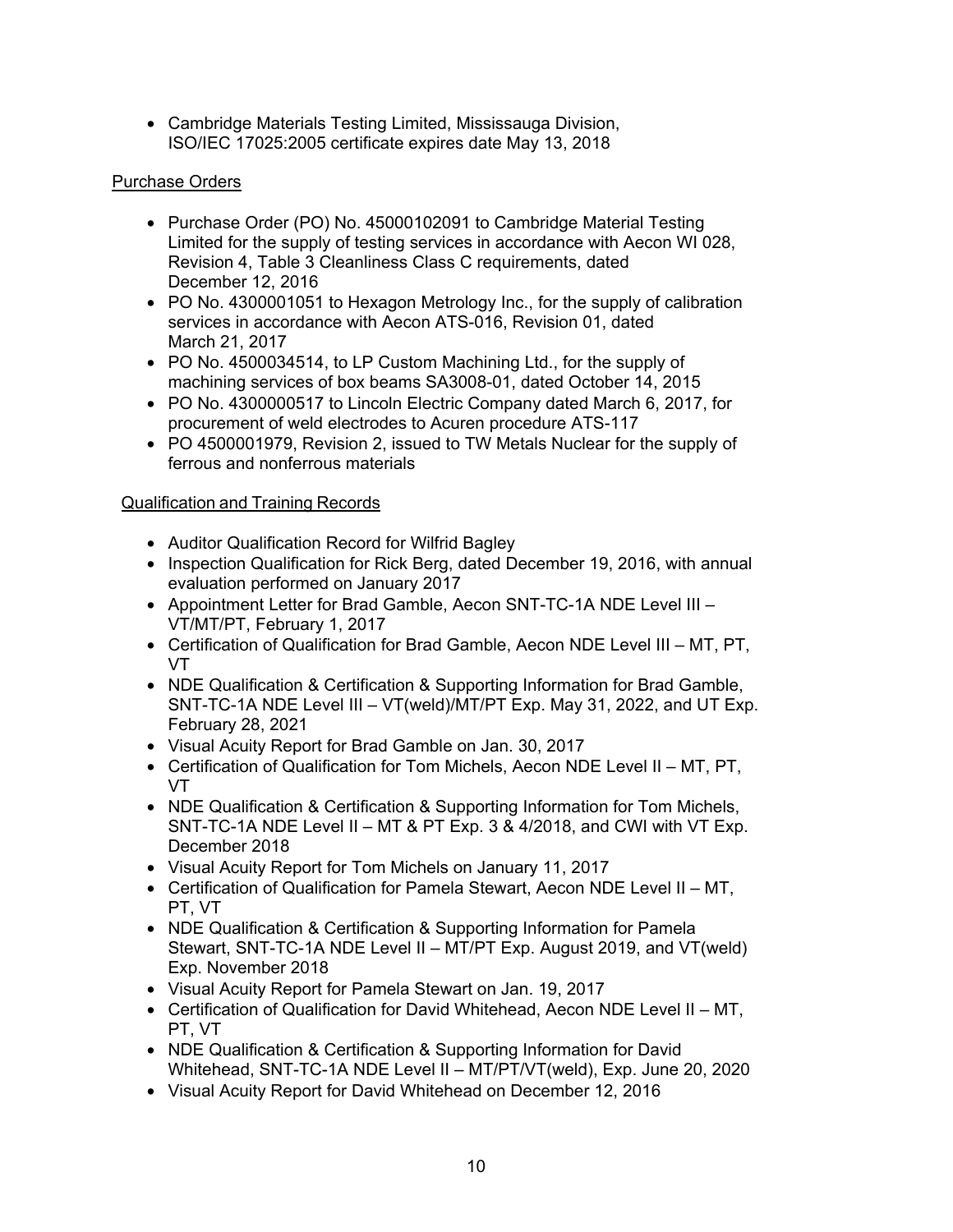- Certification of Qualification for Wilson Kuang, Aecon NDE Level II MT, PT, VT
- NDE Qualification & Certification & Supporting Information for Wilson Kuang, SNT-TC-1A NDE Level II – MT/PT/VT(weld), Exp. July 27, 2020
- Visual Acuity Report for Wilson Kuang on July 29, 2017
- Certificate of Qualification for Debbie Goad on Coatings QC Inspection, December 3, 2015
- Visual Acuity Report for Debbie Goad on November 19, 2016
- Aecon WPS-No. 33-21-N63, Revision 3, dated March 2, 2017 with supporting PQR-No. 33-21-005, Revision 1 used for manual GTAW and SMAW of P-No. 3 materials
- Aecon WPS-No. 33-500-N64, Revision 3, dated March 2, 2017 with supporting PQR-No. 33-500-006, Revision 1 used for semi-automatic FCAW of P-No. 3 materials
- Welder performance qualification records (36 total) and welder qualification logs for ID-Nos. 154 (8), 511 (4) , 524 (7), 549 (4), 557 (3), 564 (6), and 566 (4)
- Training record for CAR 2016-144, dated November 26, 2016

## Nonconformance Reports

- NCR A00002-000-0206
- NCR A00002-000-0238
- NCR A00002-000-0118
- NCR A00002-000-0260
- NCR A00002-000-0684
- NCR A00002-000-0741
- NCR A00002-000-0618
- NCR A00002-000-0118
- NCR A00002-000-0864
- NCR A00002-000-0659
- NCR A00002-000-0741
- NCR A00002-000-0899
- NCR A0002-000-0486
- NCR A0002-000-0729

## NCPARs

• NCPARs 2016-144, 2016-140, 2016-142, 2016-071, 2016-0239, 2016-0193, 2016-141, 2016-0143, 2016-0145; and NCPAR 2017-0999

Opened during the inspection:

• NCPARs N2017-0193, 2017-0190, N2017-0196, and NCPAR 2017-0195